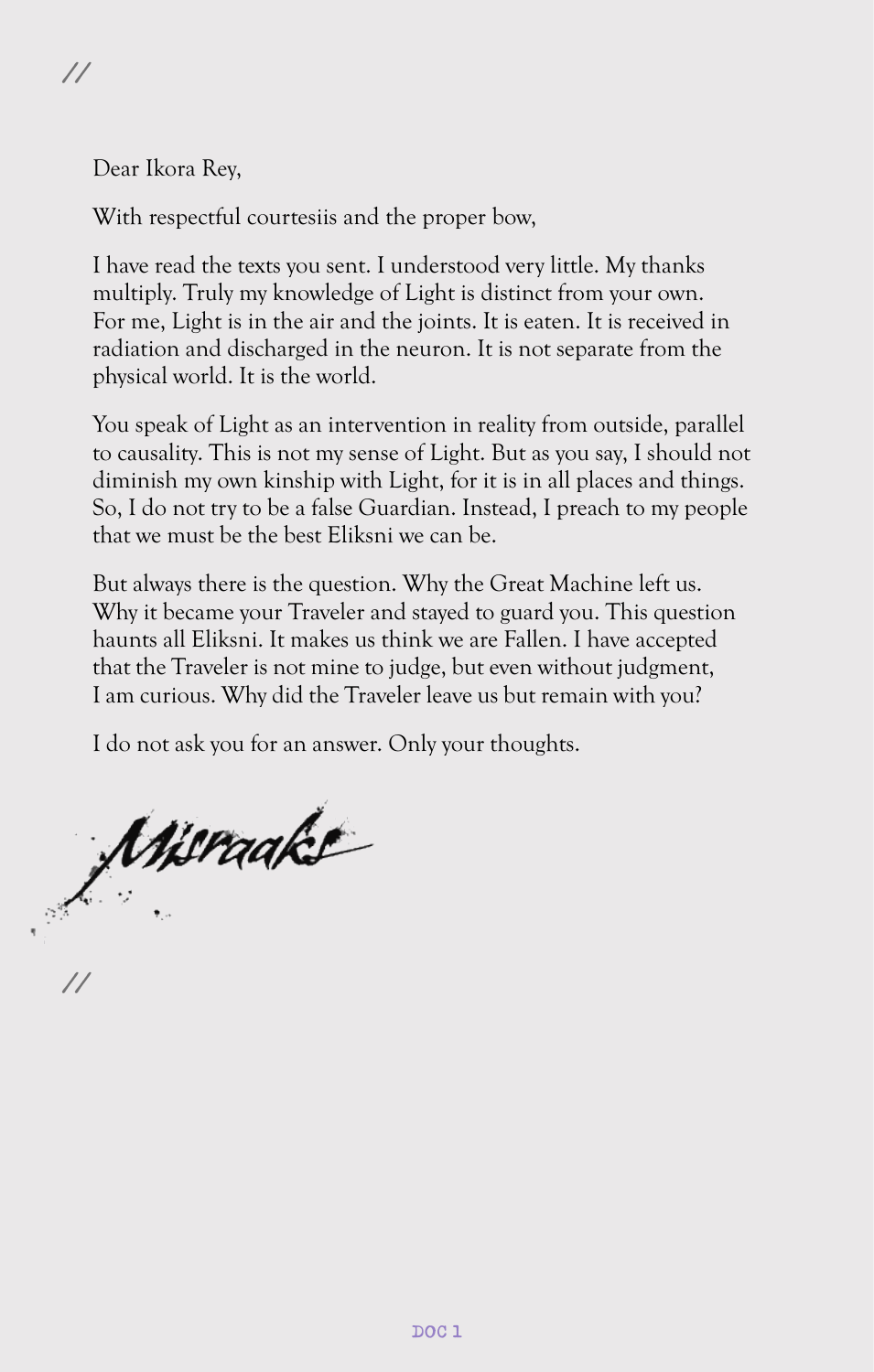#### *Dear Misraaks,*

*With my own proper ireliis,*

*What if the Traveler abandoned you out of mercy? To give you a chance?*

*I won't pretend to understand what your people experienced during the Whirlwind. Nor do I ask you to measure your pain against ours. I only mean this:*

*We know no Human settlements beyond this system. We are surrounded by Darkness, trapped at the center of a cosmic war. The Traveler's presence draws the attention of every great power in our galaxy and beyond. It protected us and gave us the Light, but in doing so, it doomed us to war against its enemies.*

*There is a very good chance humanity will go extinct here.*

*But there are Eliksni who survived the Whirlwind. There are Eliksni alive around other stars: alone and small in a dangerous universe, but free of any obligation to the Traveler. I believe that the Traveler despises coercion. I believe it would not force the responsibility of defending it upon one of its chosen species unless it had no other choice.*

*(Why then does it choose species to uplift in the first place? Why doom Eliksni or Humans to a confrontation with Darkness? Perhaps it will not let the Darkness coerce it into abandoning its purpose. Perhaps it doesn't value longevity the way we do; maybe it values a short, bright existence more than a long, ordinary one. I don't know.)*

*When the Traveler left Riis, it gave your people a choice. Some chose to follow the Traveler. Some chose to go make new lives.*

*And you–you chose to stand with us against the night.*

Ikora Rey

**//**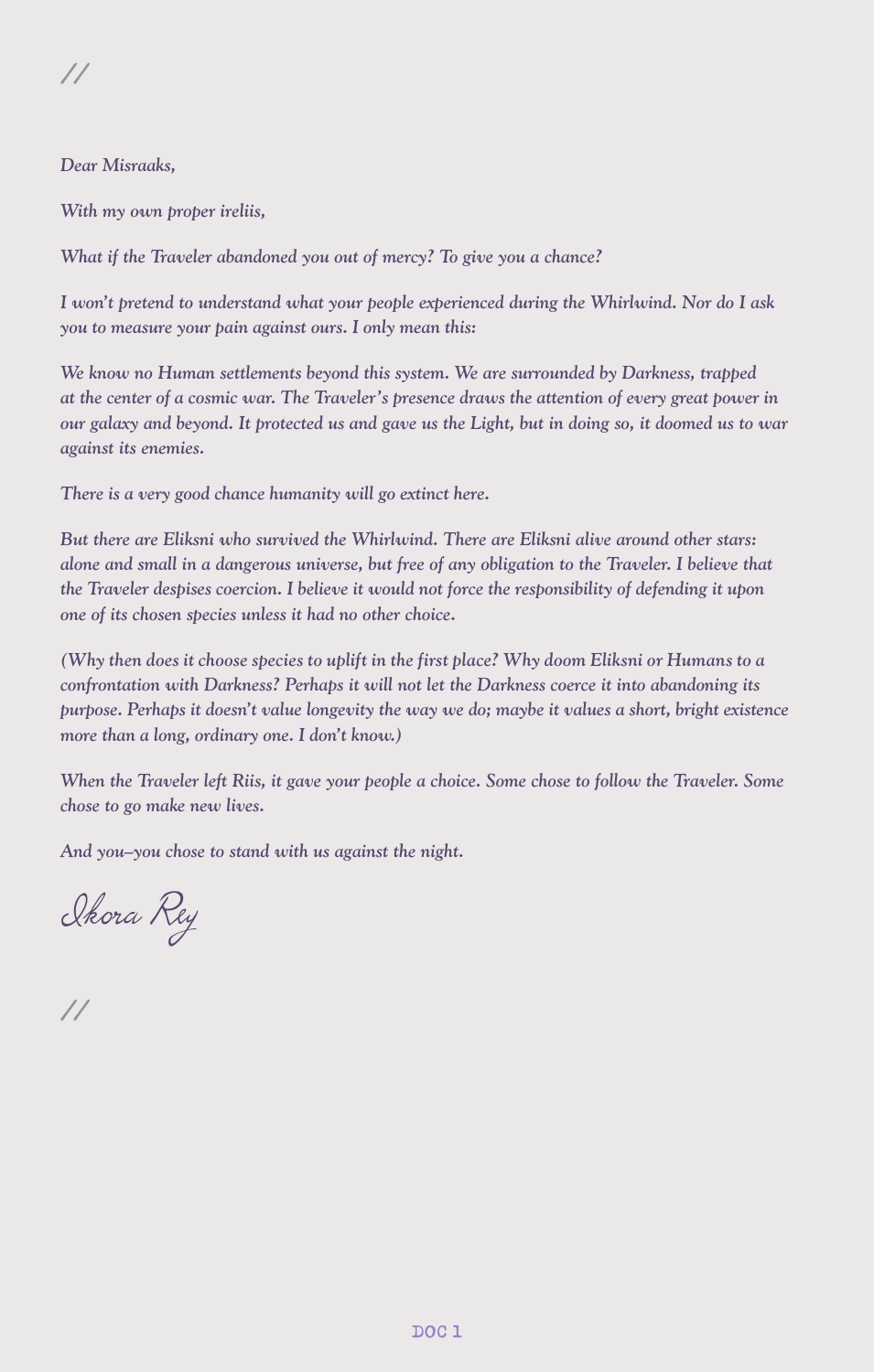# **SUBJ: PSYCHOMETER FIELD TESTS**

- **1. The new version works. Love all the knobs and antenna; very analog. I took readings off a hatch control out here on Europa and Cowlick was able to retrieve badly distorted voices in some kind of distress. I don't know if it's doing exactly what you Warlocks want, but it's doing something all right. Cowlick says it's probably tapping into her scrutiny, if you permit that term in your ivory halls.**
- **2. Now, I'm not much for gadgets, so I won't ask you how you rigged this thing. But I am one for gossip. Weren't we closing in on some kind of workable theory of exactly how our ghosts resurrect us? One which was, if I am not mistaken, based on research by the Future War Cult? Did any of that work survive Lakshmi?**
- **3. You know they did try to recruit me once. The Cult. Over a game of poker. Fifty-two cards in a deck don't seem like many, this hard-ass Titan told me. But there are 80 658 175 170 943 878 571 660 636 856 403 766 975 289 505 440 883 277 824 000 000 000 000 different possible shuffles of 52 cards. You could walk back and forth across the observable universe faster than you could count all those possible shuffles. A lot faster. That's life, she said, and she had daisies impaled on the spikes of her skull. Life is endless permutation. So many possibilities. But the rules are what matter. Who cares how the deck shuffles if you don't know the rules of the game? We play this game over and over. Life and death. Light and Dark. But the only way you learn the rules, the only way you're ever gonna get one of those Truces you're named for, is if you come inside. Come into the Cult. Come on in and see. But I didn't.**
- **4. Another thing she told me is that you can play poker with just three cards and two players. Jack, Queen, King. Ante one, max bet one more. High card wins unless one player folds. And in this game, there are many strategies available to the first player, but very few to the second, who acts to exploit the choice made by the first. Many possibilities against few. Sounds like you'd rather be the first player,**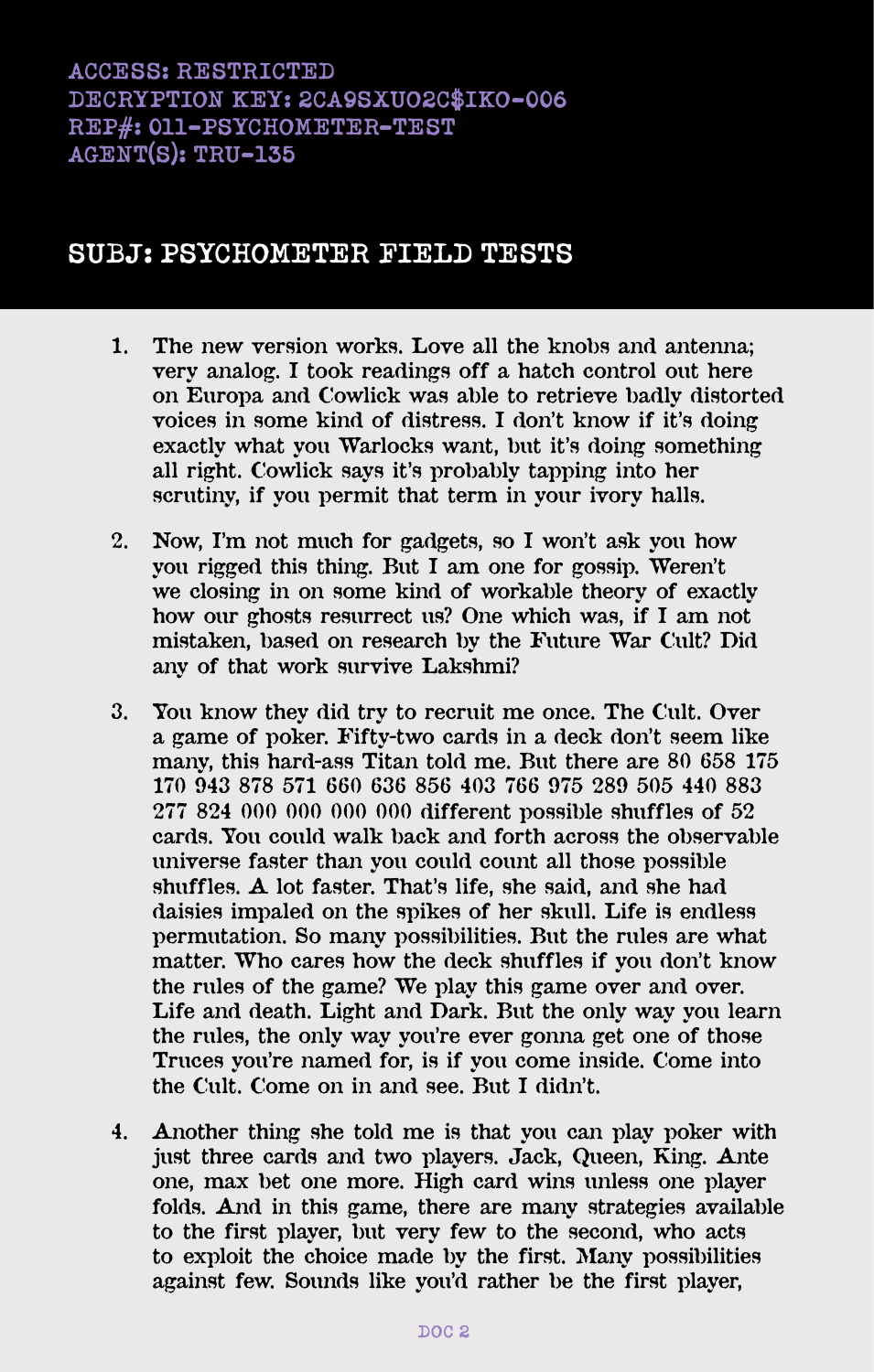**huh? But if both players play perfectly, that second player wins in the end. Mathematical inevitability. Ain't that something? But I said, your game's just a toy. It's just a contrivance. That's not life. Life isn't one player always exploiting and beating the other.**

**5. Anyway, back to testing. Might go back to Cocytus and aim this thing at the gate. See how wild it goes. If you never hear from us again, you know Truce and Cowlick finally found something too spooky.**

#### **MESSAGE ENDS**

*If the Light forgets while the Darkness remembers, then why does a Ghost's power of determination let it access latent memories imprinted in the dead? That's paradoxical. That should be a property of Darkness. How can such fundamentally opposed forces do the same thing?*

*Am I as shallow as those Guardians arguing over power levels? Trying to force a simple binary upon a complex spectrum… ? The Drifter talks about "spectrums of Light"–powers his Ghost can access because of its modifications. Forcing the metaphor, I thought. Light is not light. It doesn't have frequencies or spectra. But if we are all constrained by our internalized ontology, by our tacit understanding of how the world works… maybe the circumstances of extreme survival compelled the Drifter to explore a new ontology. Maybe his Ghost achieved a new way to think about the Light.*

*A sacred void would not be ashamed to think that she knew less about the Light than a greasy near-cannibal with a mutilated Ghost.*

*I'm a bad sacred void.*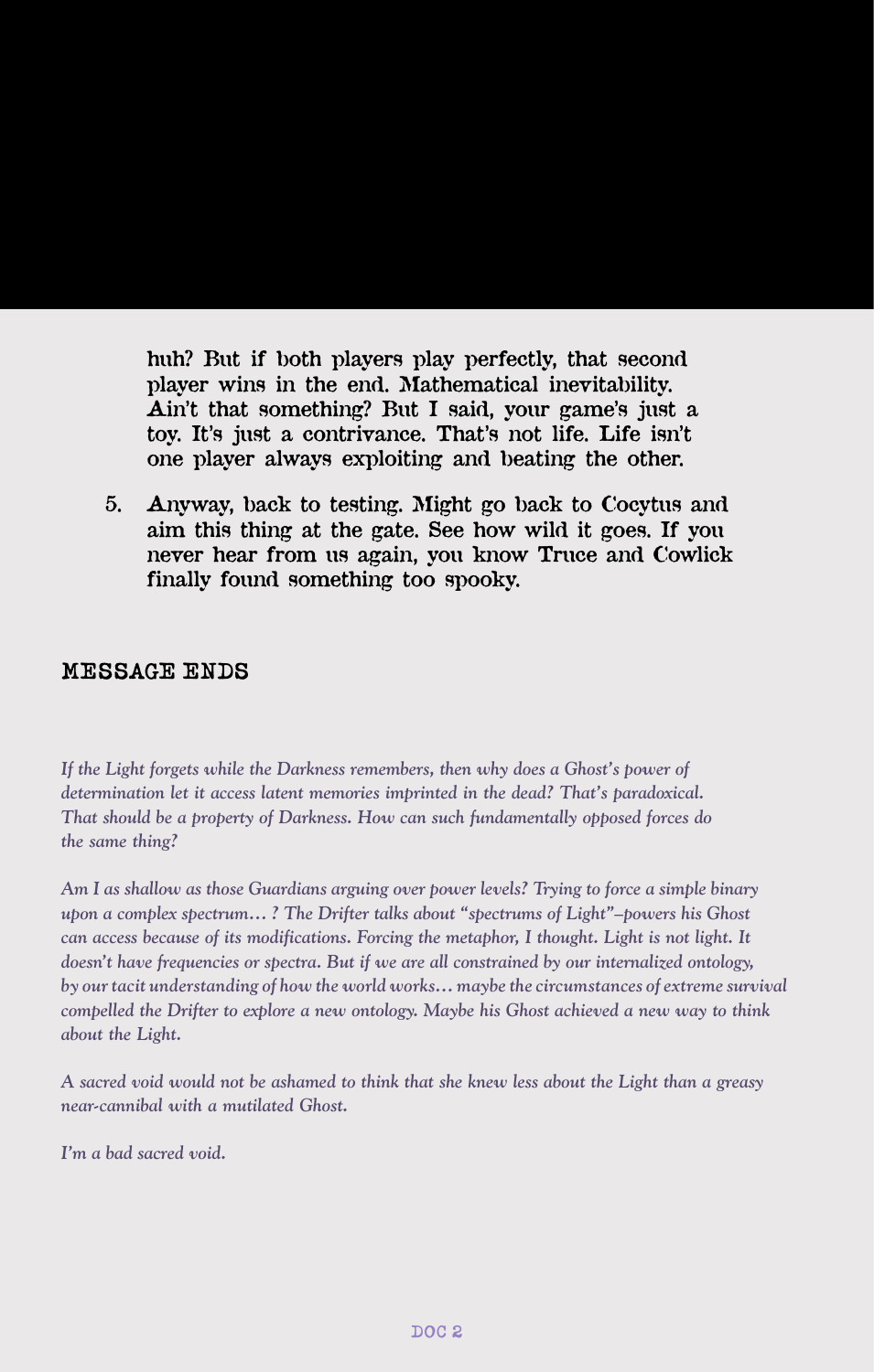### **VANCINCLOCK IKORA REY** >> **VANCINCTAN CMDR ZAVALA**

**If a game of go is meant to test two minds against each other, then I must play as my mind sees fit. I see fit to play 6x24 because I am interested in what will happen next.**

### **ZAVALA** >> **REY**

**This isn't a Basho haiku. Purposefully making a suboptimal move in order to make a game more "interesting" is a misunderstanding of the nature of a game. There is no reward for beautiful play in the rules of the game.**

#### **REY** >> **ZAVALA**

**Then why don't you just turn on a go engine and compute the winning play?**

### **ZAVALA** >> **REY**

**I want to test my mind against yours. Not some quantum cheat.**

### **REY** >> **ZAVALA**

**But I am a paracausal cheat, Zavala.**

#### $ZAVAT.A \geq R$  $RY$

**So am I. Will you take the move back?**

### **REY** >> **ZAVALA**

**Now, now, Zavala. There are no do-overs in war. I've made the move I want, and both of us will benefit from it. You may be stubborn enough to hold still for eight days, but the traditions of go are older and even more obstreperous. Play the game.**

#### $ZAVAT.A \geq R$  $RY$

**Oh, I'll pinken your ears.**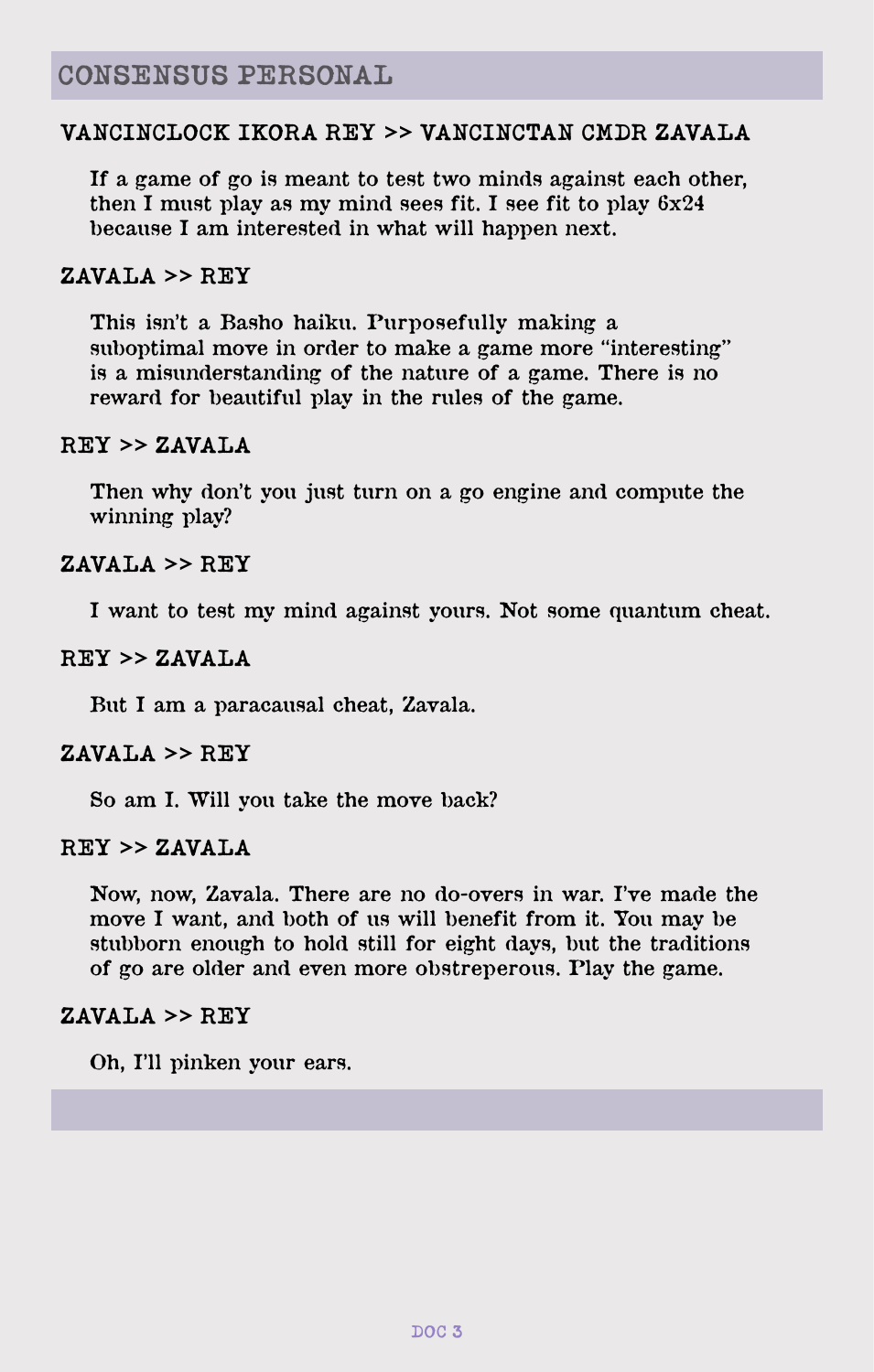# **ACCESS: RESTRICTED DECRYPTION KEY: 2CA9SXUO2C\$IKO-006 REP#:1314-FALLEN AGENTS(S): RAN-187**

# **SUBJ: COUNTERCULTURAL INTELLIGENCE UPDATE REVIEW**

- **1. This agent requests review of his past predictions regarding the Fallen versus the actual outcome of events.**
- **2. Regarding VIP #2029, Eramis the Shipstealer: "This agent… would urge the Vanguard and other interested leadership to aggressively prioritize her destruction." Outcome: VIP #2029 was not sanctioned in time to prevent her from gaining unprecedented new abilities sourced directly from the agent of the Collapse. Although ultimately neutralized, VIP #2029 succeeded in cohering Fallen power around Europa and in destroying irreplaceable Golden Age systems and information. Conclusion: failure to act led to disaster.**
- **3. Regarding VIP #1121, Variks the Loyal: due to #1121's direct responsibility for the release and death of Prince Uldren Sov, the Vanguard allowed the Reef to drive policy regarding #1121. Outcome: he escaped the Reef, joined #2029 on Europa, and helped administer her House of Salvation before AGAIN switching sides to assist the Vanguard in exchange for the safety of itinerant Fallen. Conclusion: Variks the Loyal will turncoat whenever it is advantageous and therefore cannot be trusted.**
- **4. Regarding VIP #3987, Mithrax, self-styled "Kell of Light": this agent urged skepticism regarding reports of #3987's cooperation with Guardians. Those reports have since been confirmed. Outcome: VIP #3987 was welcomed into the City with a colony of itinerant Fallen, leading to civil unrest. This ugly episode reinforces the volatility of Human-Fallen relations. To quote past report 692-FALLEN-DUS, "one or two sympathetic outliers cannot be relied upon to erase the wrongs of past centuries, nor should their good-faith efforts to correct the sins of their forebears be taken as sufficient symbolic reparation." Note that reliable intelligence places VIP #0013, the warlord guilty of the sack of London's survivor populations, within this Fallen colony. This agent strongly urges extradition of #0013 for**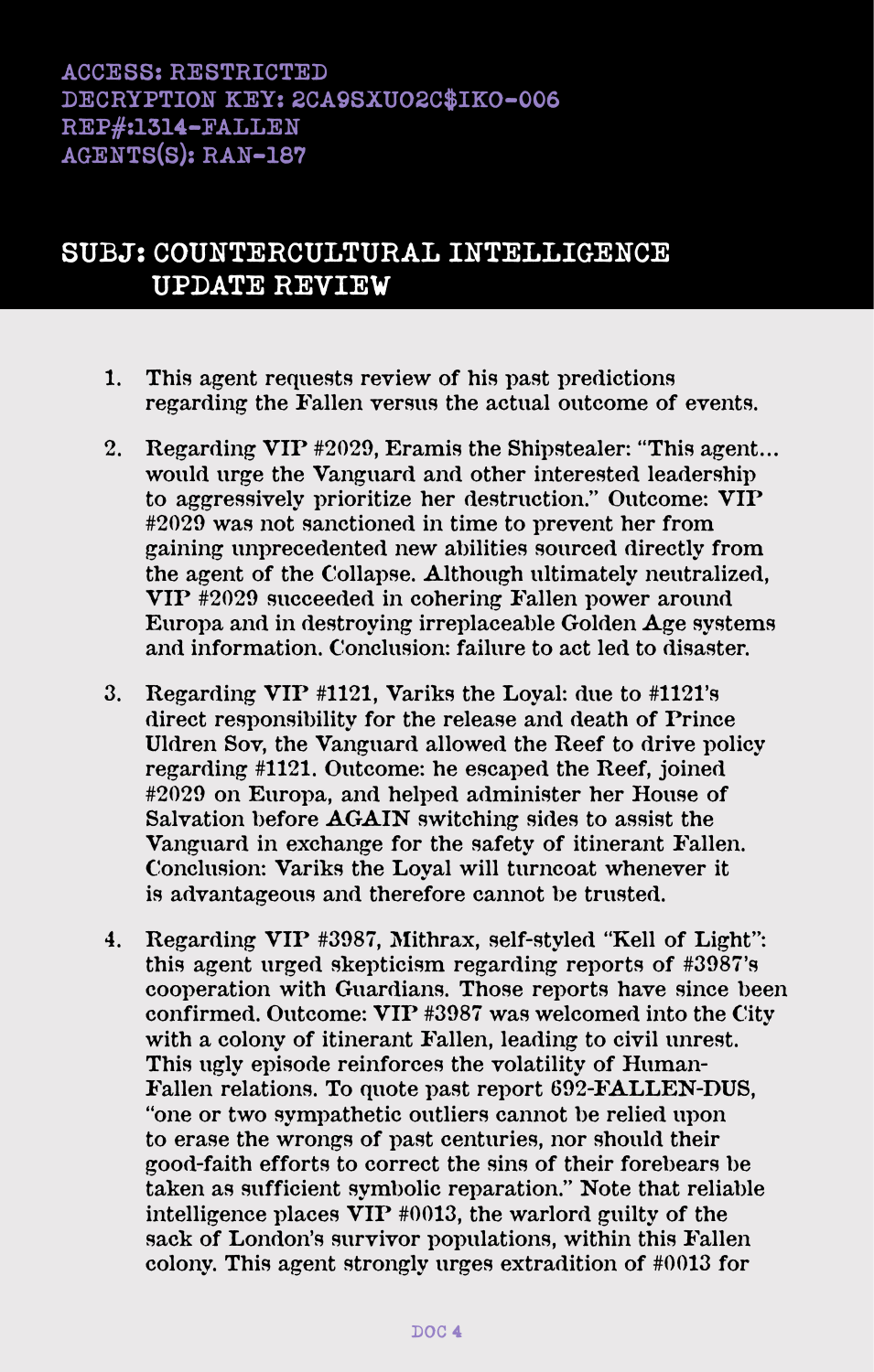**trial. The magnitude of #0013's crimes cannot be lessened by time or personal transformation.**

**5. It is the strongly held opinion of this agent that the Vanguard has, in fact, "pulled its punches" since 692-FALLEN-DUS was filed. This allowed the Fallen to rally and begin another cycle of political reunion, violence, and disintegration. While there is grace in helping some Fallen, it does neither side any good to force cohabitants to compete for desperately limited resources and security. End the experiment. Induce the so-called House of Light to recover interstellar capability and seek their own destiny among the stars. This is a better hope for the future of both the Fallen and humanity than anything to be found within the City's walls.**

**They certainly don't give a damn for their own long-term viability—they're too stupid to think that far in advance.**

**So keep that in mind when it comes to assessing the safety of Stasis. After all it is a power we use to explode each other like rotten balloons.**

**And keep in mind also that a virus isn't evil. It just wants to exist. If there really is a distinction between Stasis-as-a-power and the voice in those ships, if one can be separated from the other, then maybe Stasis isn't intrinsically corrupting. Or maybe it is corrupting but only when it's tied to the voice behind it. Maybe we can wrest it free. Who knows? Not me.**

**Truce out.**

**MESSAGE ENDS**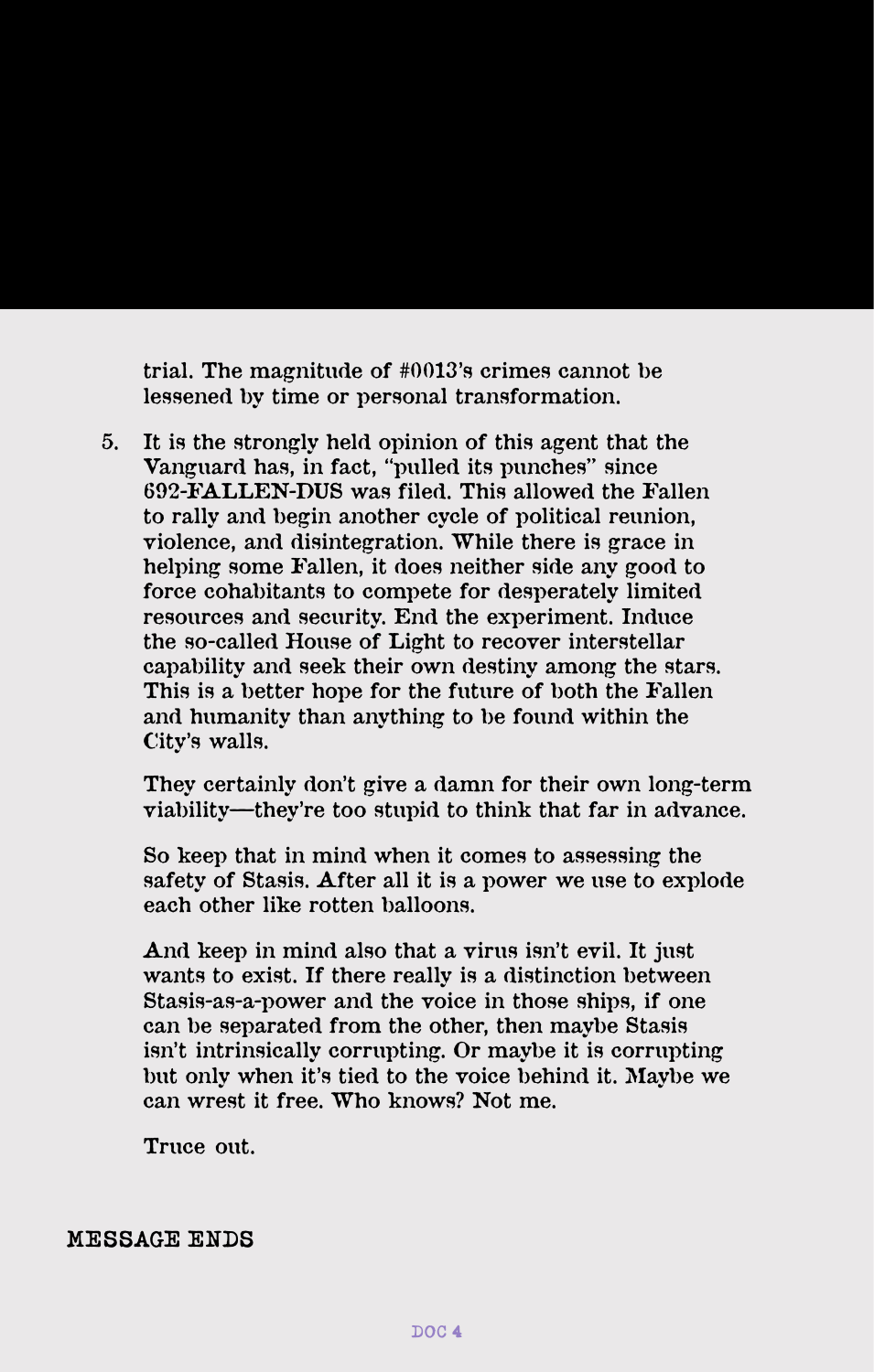*The lingering trauma of centuries. Ransom cannot get out of its shadow. Part of me cannot either.*

*There was once a problem in philosophy called "the explanatory gap." Imagine a gray-scale person raised in a black-and-white room. They are taught a comprehensive scientific explanation of color, including the physics of the eye and the biology of the brain. They read lengthy and evocative descriptions of color. They taste foods and smell scents that are often associated with particular colors. They are allowed to do everything related to color except to see a color.*

*One day, they are allowed out of the room and into the world. They see color for the first time. They experience a thing they have never experienced before.*

*The explanatory gap is the difference between what they learn inside the room and what they see outside. The gap between knowing everything about color and actually seeing a color. In this gap lives the idea of "qualia," the first-person experiences of the mind. You cannot describe or communicate qualia; you can only have them.* 

*Is there an explanatory gap between knowing the history of Eliksni violence against humanity and living through it? Is there a gap between experiencing full-sensorium captures of that night and actually being there, in London, when the Devils finally broke the wall?*

*There must be. Qualia of pain and hate.* 

#### *Only–*

*We solved the explanatory gap. Golden Age philosophers correctly identified the difference between the education of color and the experience of color. Experience occurs in the brain. Qualia, no matter how ineffable, are the result of physical processes. If the Gray Room Dweller had never experienced Red, it was because the neural correlates of the qualia Red had never been activated. Give the Gray Room Dweller a dose of hallucinogens, or an EMP to the right part of the brain, and they could experience all the colors imaginable without ever leaving their black-and-white room. The problem was never one of incommunicable experience, but one of insufficiently rich communication. We cannot write a book that evokes the experience of Red, but we can design a brain stimulus which makes a Human see red. The same goes for ancient thought experiments like Nagel's bat, which was solved by the epistemology bridge–although there are arguments the bridge just negotiates a compatible illusion–*

*I wonder if Ransom would still push for the "complete extirpation of invasive Fallen from the system" if he lost his memory of all those centuries, if he had to relearn it all from books. What if he were like a newborn Guardian again? Richly educated on our bleak history with the Elisksni, but not scarred by the experience of it?*

*Would he still arrive at the same unshakeable conviction that they all have to go?*

*Or would he be missing some irreducible qualia, some pearl grown around the grit of first-person suffering?*

*O, Traveler. I see now!*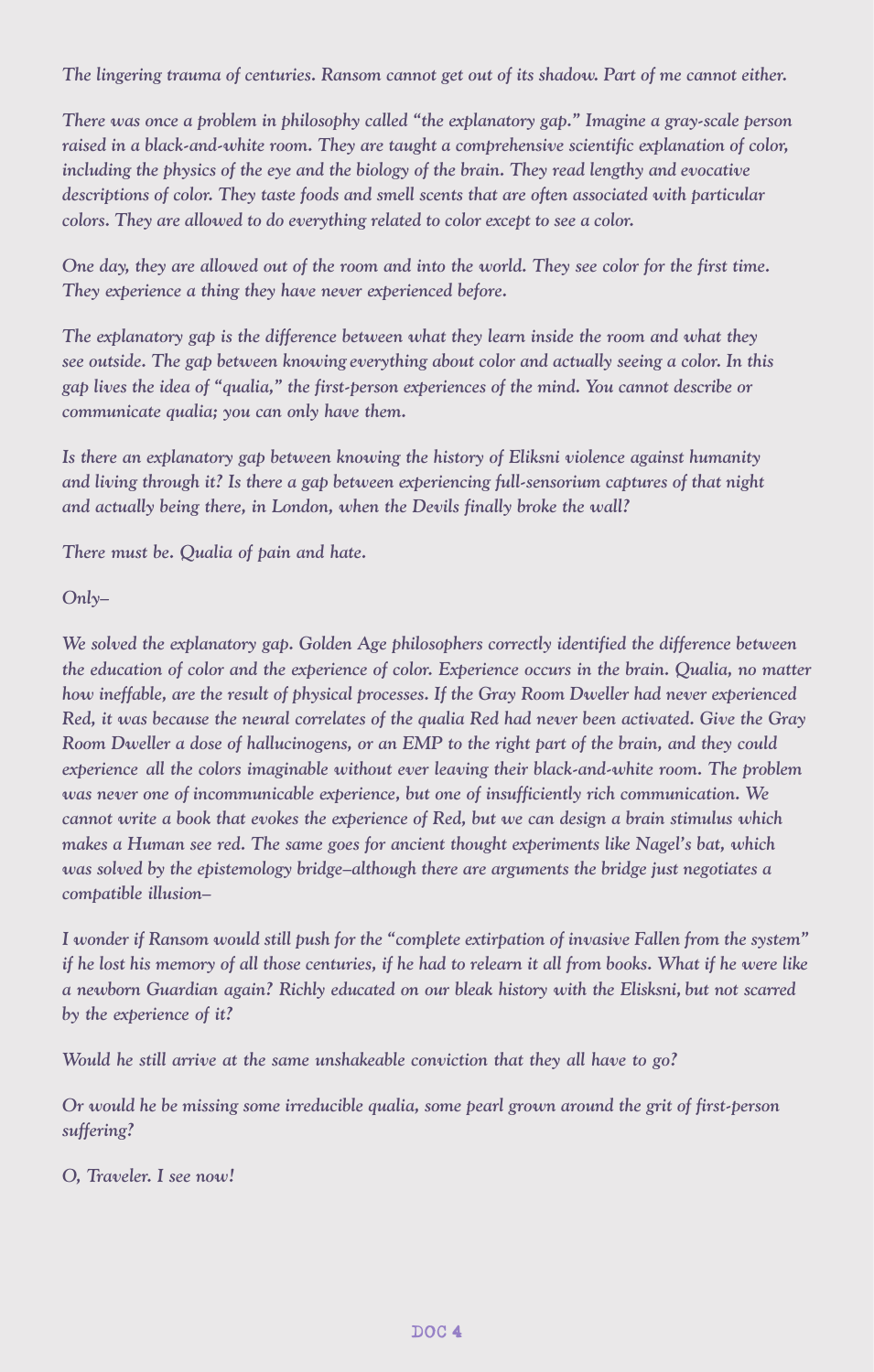**It all comes together. The erratic Ghosts. Ransom's grudge. The psychometer and Glykon Volatus and Nazino Island and the go game with Zavala and the sacred void and the silence of the Light and even the Drifter's Ghost.** 

**It all means one thing. Darkness remembers. Light forgets.** 

**It is about memory. Memory and forgiveness.** 

**The prisoner's dilemma. A relic of the days of the high carceral system.** 

**Two criminals are interrogated in separate cells. Who committed the crime? Tell us. Tell us the other one did it, and we'll let you go.**

**If both stay silent, both will get a year in jail. (The common good.)**

**If one blames the other, the rat goes free and the other gets 10 years. (One winner. One loser.)**

**If both rat out the other, both get five years in jail. (Common failure.)**

**The only choice an individual prisoner has is to stay silent (cooperate) or blame the other (defect). Together, their two choices make four outcomes.**

**Naïve rationality, which was the assumption in the first days of behavior theory, always leads to the common failure. Always. Both prisoners blame each other and go to jail for five years. No other outcome is possible. This is why:**

**A prisoner who stays silent (cooperates) suffers a year in jail if the other cooperates; 10 years in jail if the other turns. Possible outcomes: one year or 10 years.**

**A prisoner who turns on the other (defects) goes free if the other cooperates, or gets five years in jail if the other also turns. Possible outcomes: zero years or five years.** 

**No matter what one prisoner does, the other benefits from turning on their ally. So both players will rationally defect, and rationally doom each other to five years in prison. Even though each might have escaped with just one year if they cooperated. By acting to seek the selfish best, they deny themselves the global best.**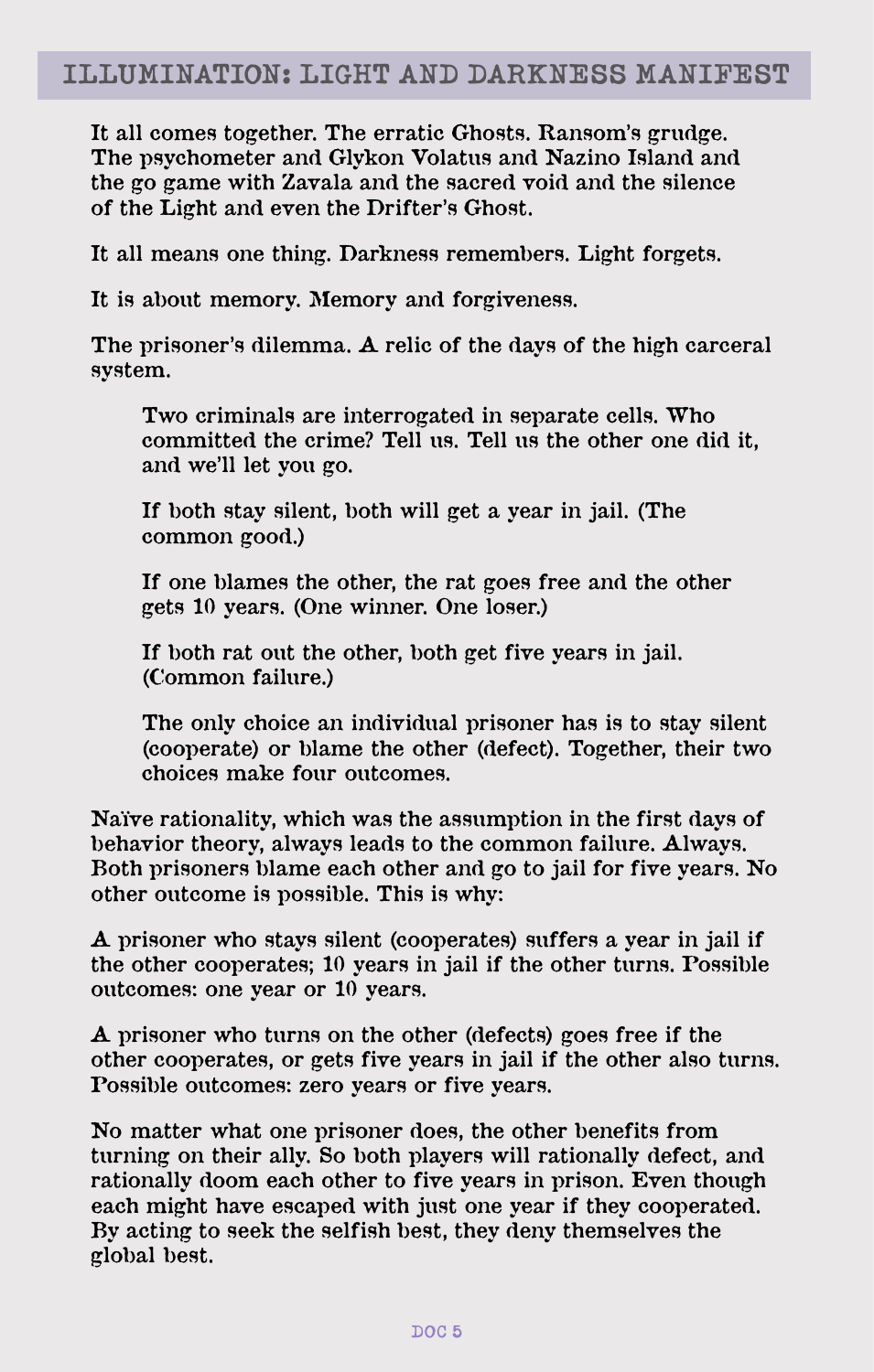**Of course, a child can see the failures of this model. What about honor among thieves? What about the punishments criminals inflict on the tattletale? What about "decent people don't turn on each other"? Later developments in behavior theory call these influences "externalities" because they are not described by the rules of the game alone.**

**Now we turn to evolution. The rule that made us all. Evolution is not a simple zero-sum fight to the death. It has room for cooperation and coexistence. But it ultimately rewards systems that perpetuate their own survival. It is a local optimizer, like the players in the prisoner's dilemma. It only cares about who is ahead now. It is impossible for evolution to reward those who sacrifice themselves for others—evolution can only reward those who benefit from the sacrifice. And the winners don't carry the self-sacrifice gene.**

**The only altruism that evolves under these rules is the tit-for-tat exchange: I will help you if you help me. (Witness the gopher, infected by an alarm gene, shouting warnings about a predator, dooming itself to be eaten so that relatives who share the alarm gene can scurry to safety. Or the worker ant, which cannot reproduce except by helping its queen survive. Both ultimately act in their species' self-interest.)**

**It is possible for evolution to reward altruism given to other altruists. If there is a reliable way to identify other altruists, communities of altruists can flourish. But then comes the specter of the free rider. The cheat that can fake the "I am an altruist" signal long enough to get the reward.**

**(How much of your life have you spent wondering whether that kind, compassionate person is truly good? Or if they just do it to get ahead?)**

**Some thinkers believe that all of morality is a race between the true altruist and the counterfeit. The true altruist finds new tests for true altruism. The counterfeit invents new cheats. This is called a Red Queen's Race, for reasons I don't know. In a Red Queen's Race, racers must compete just to stay in the same place. Not to gain advantage, but simply to hold on to what they have in the face of competitors. Parasites are a perfect example. Living organisms must constantly evolve new defenses; parasites and cancers constantly evolve to defeat them. The body is a treasure trove of energy to steal, and the body's systems for preventing parasites and cancer are a form of internal morality. (The Red Queen's Race may even be why sex evolved. Constantly remixing genes is a good way to change up defenses. Of course, the Red Queen's Race is not the only theory that explains the need to constantly adapt—but never mind!)**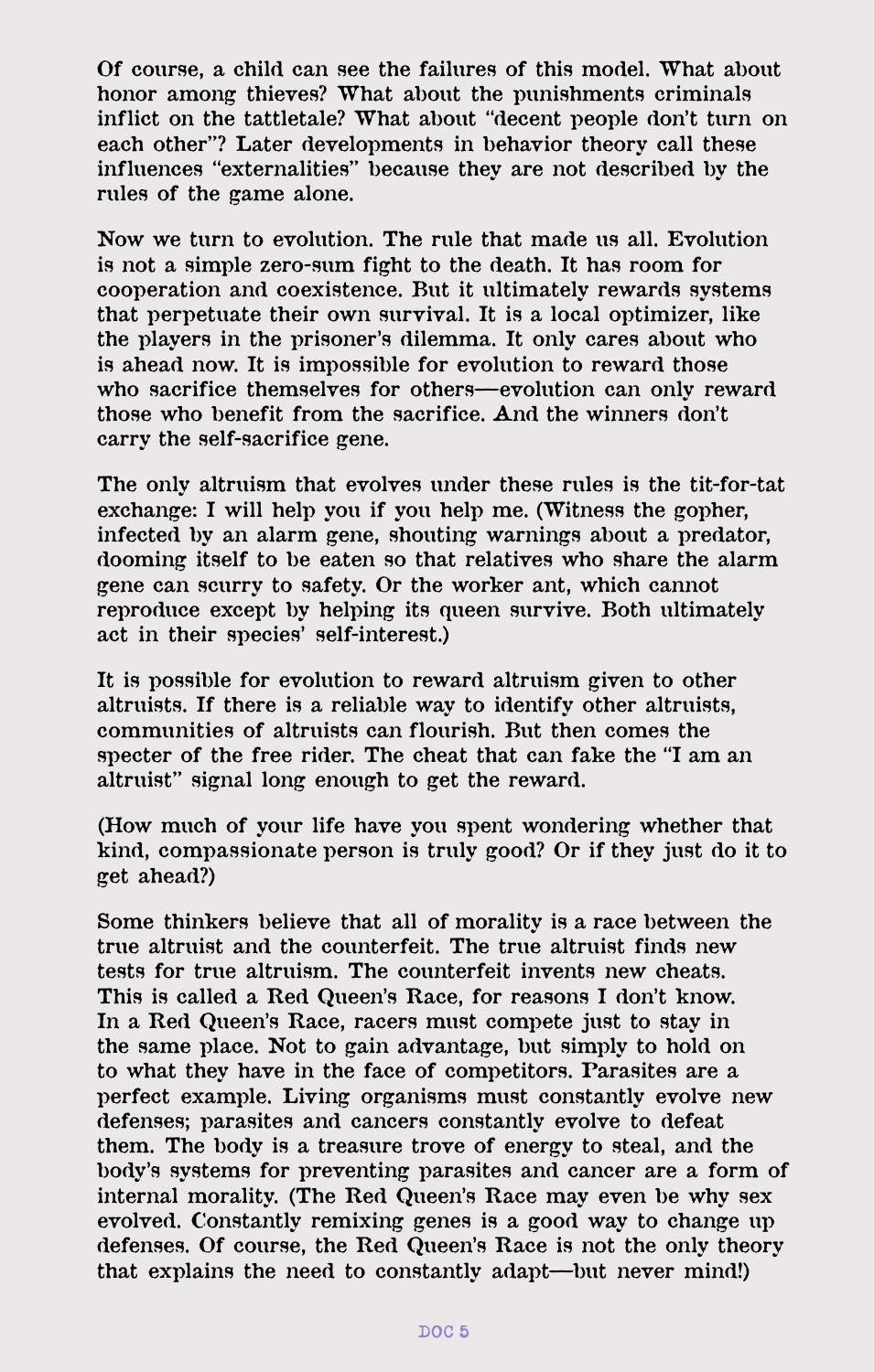**In evolution, the only good is self-interested good.**

**But we are not restricted by evolution.**

**We have minds. We have memories and imaginations and culture. We can imagine the consequences of our actions and select those which suit a world we want to live in. We can do this without waiting for generations of genetic change. We can enshrine the common good as a norm. We can say, "Everyone who cooperates is good, and everyone who defects is evil, and evil defectors will be harshly punished." We can say, "By cooperating for the greatest common good, we will all be elevated, so let's do that."**

**Only—**

**What do we do with our cooperative good when we meet someone who defects?**

**A neighboring village steals our crops. A friend has us paint his roof, but he is always too busy to come paint ours. A lover shares all our secrets with a gossip. A colleague takes all the credit for a shared project.**

**Do we hold to our ethics and keep on cooperating? Tending our crops? Painting his roof? Telling our secrets? Watch others get a promotion? Are we, in short, going to be a sucker?**

**Most people would agree we must retaliate. We must answer defection with defection.**

**So the prisoner's dilemma is not just restricted to evolution. Even the cognitive must play it. It is a good model of any situation where what is good for the individual is not the same as what is good for the group.**

**Imagine another situation:**

**If two villages tend their own crops, both will produce 900 bushels of grain.**

**If one village attacks the other, it could end up with 1,200 bushels of grain, and the other village will get none. (Whatever isn't stolen in the attack is burned.)**

**If both villages go to war against each other, each will produce 500 bushels of grain, since labor is devoted to fighting.**

**Both villages benefit from going to war regardless of whether the other chooses war or peace. Rationally, both must attack.**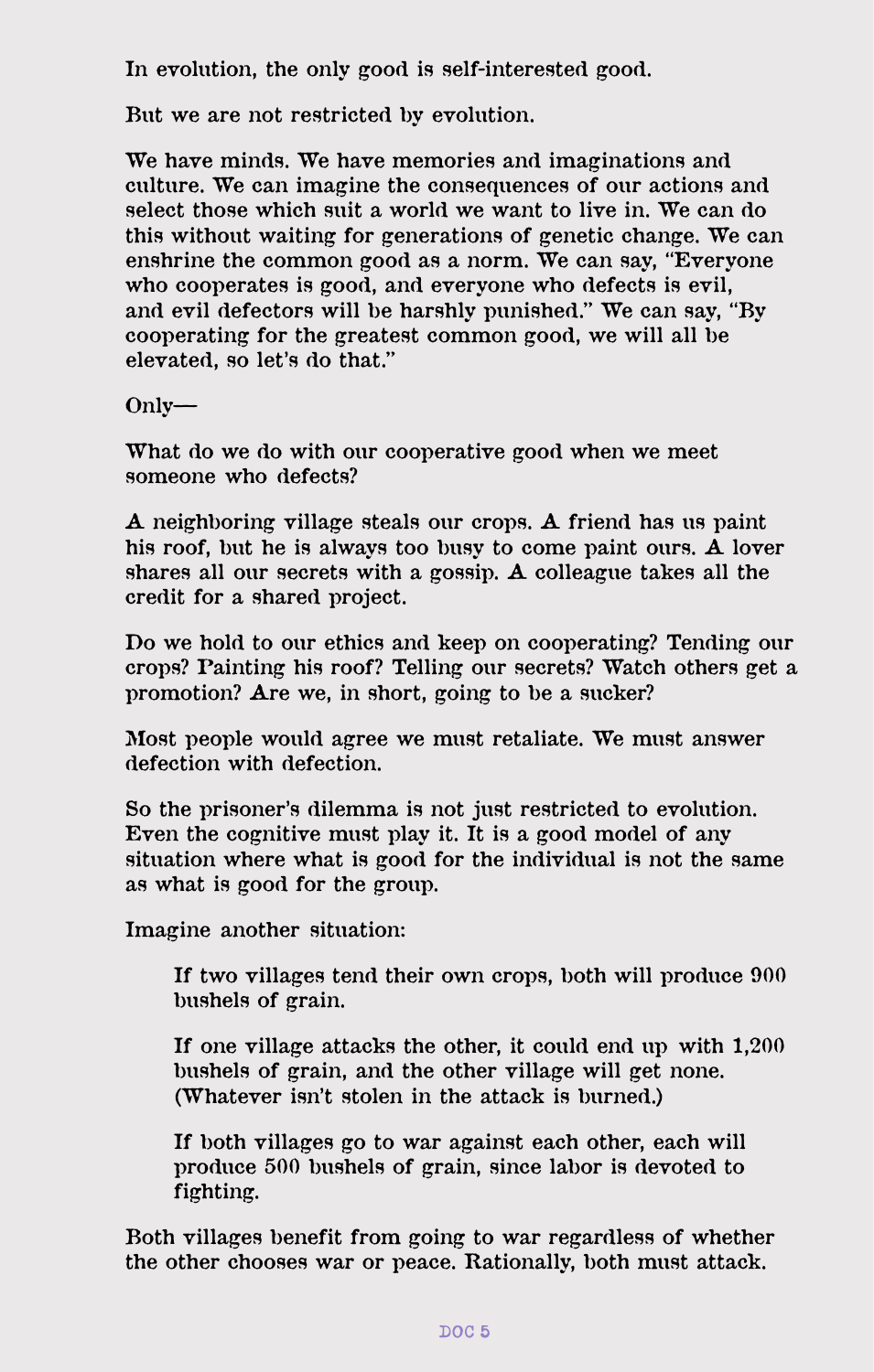**But these villagers are neighbors. They will not make this decision once; they will make it every year.**

**This is called an iterated prisoner's dilemma: a game in which you know you must play with the same person over and over again. You know they will remember how you treat them.**

**This is the value of remembering. Using knowledge of your opponent's past behavior to influence future choices.**

**The villages agree to cooperate. For five years they are at peace. They maximize their total grain production as a pair, rather than seeking to have more grain than their rival.**

**Then, on the sixth year, a misunderstood letter or a change in leadership or the influence of an outside power makes one village attack. It has defected.**

**How do we reply?**

**That depends on the strategy we are using.**

**There are many strategies. Examples:**

**Unconditional cooperation. Cooperate no matter what the other village does. This strategy achieves the greatest total grain output, but only if it is playing against another cooperative village.**

**Berserker. Always attack, no matter what the other village does. It always beats the unconditional cooperator. Optimal strategy in a one-off game.**

**Random. Flip a coin to decide whether to attack.**

**Tit for tat. Do whatever the other village did last.**

**Punitive tit for tat. Whenever the other village attacks, attack the next two years in a row.**

**Learning tit for tat. Each time the other village attacks, increase the number of years you attack in response. This strategy must have memory; it needs to remember backwards more than one year.**

**Grim trigger. Cooperate until the other village attacks, then always attack.**

**Probe. Begin with an attack, then cooperate for two years. Base your further decisions on how the other village reacts.**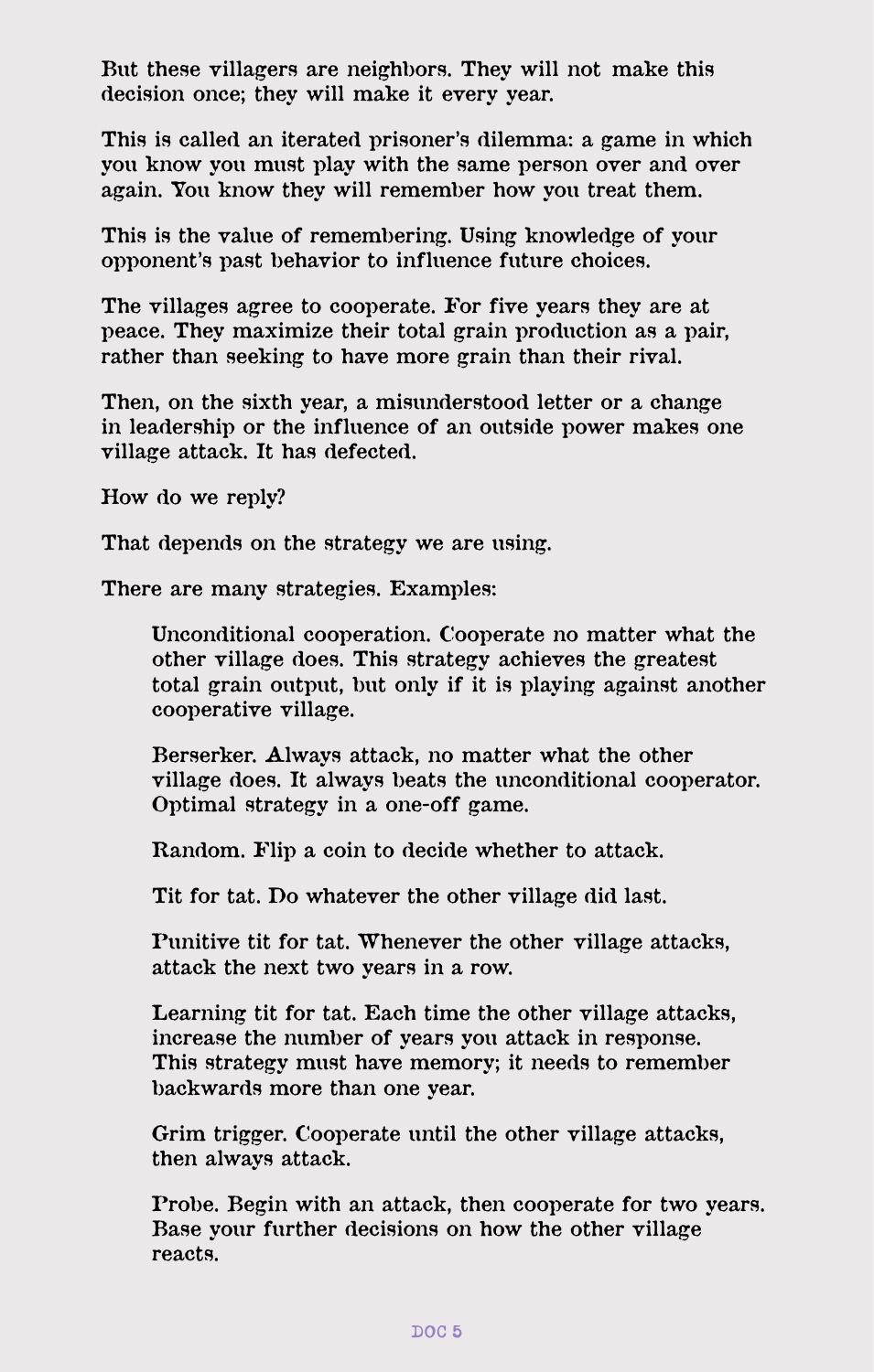**Pavlov. Cooperate if both villages made the same move last year. Attack if you made different moves.**

**Equalizer. Choose to cooperate or attack so that both villages have equal expected grain yield in the long run.**

**Extorter. Attack in such a way that your village's grain yield is always higher than your opponent's, even if this means total grain yield by both villages collapses.**

**Then there are advanced strategies, colluders that use coded sequences of cooperation and attacks to recognize each other and form hierarchies. Never mind those for now.**

**The most Human strategy is some variant of tit for tat: tend to cooperate, but do unto others as they do to you. Start nothing. But if you are hit, hit back hard. Hit back harder each time.**

**So you punish the other village for attacking. You counterattack. Unwilling to walk away from a war they've already spent blood on, the other village attacks for the next two years in a row. A cycle of war begins.**

**If we take "A" to mean cooperating, and "X" to mean attacking (defecting), and both villages are playing tit for tat, the two villages' behavior over the years will look like this:**

#### **AAAAAAAAAAAAAXXXXXXXXXX XXXXXXXXXXXXXXXXXXXXXXXXXX**

### **AAAAAAAAAAAAXXXXXXXXXXX XXXXXXXXXXXXXXXXXXXXXXXXXX**

**They are now trapped in an infinite war.**

**Let's say that the villages' yearly grain production plunges from 1,800 bushels to 1,200 bushels in the first year of war, to 1,000 bushels each year afterwards. Yet neither side can break out of the cycle of retaliation.**

**The only way out is a moment of grace. Cooperation, spontaneously and for no reason, after 20 years of war. Forgiveness without cause. Unilateral mercy. Declaring peace.**

**This is the value of forgetting. Forget they hurt you. Forget what's rational. Do what's right.**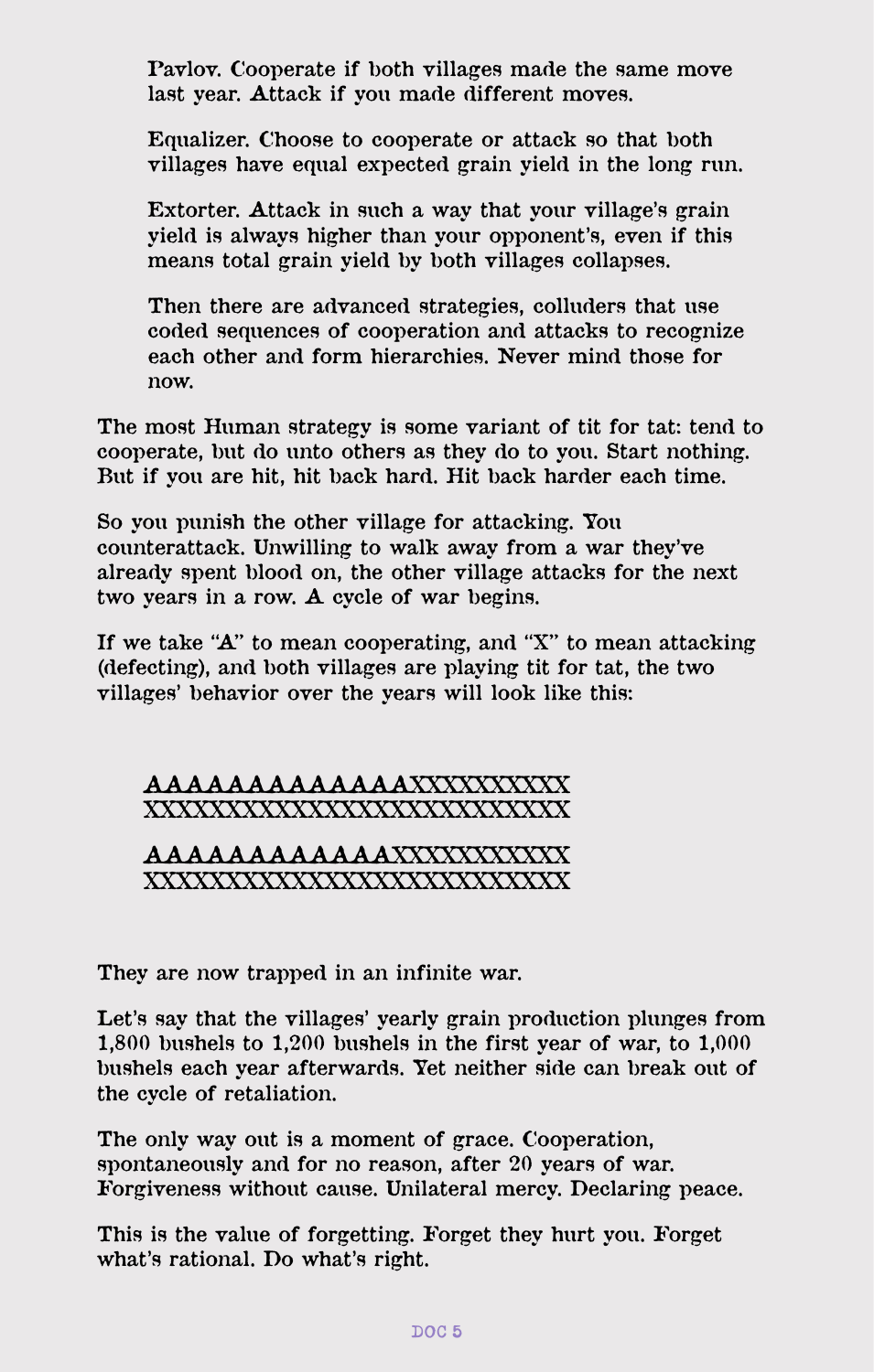**Now, if the other village takes advantage of your disarmament, you will look like a damn fool. But if the other side stops fighting too, both of you can go back to the maximum global good: 1,800 bushels of wholesome grain a year.**

**Imagine that those bushels of grain are peoples' lives, and you understand the urgency of grace. You feel the need to forget the past.**

**Ransom's grievance with the Eliksni is a rational one, but it could doom us to another cycle of conflict.**

**The psychometer lets us glimpse ancient memory, not because the Light cannot remember, but because it chooses to relieve us of memory's grief.**

**The Glykon Volatus is infested with the residue of evil's touch because the Darkness is there, and the Darkness remembers the suffering aboard. Haunted, like the Nightmares on the Moon.**

**You win a game of go by maximizing your own personal score. But I played for a joint good, a victory not described by go's rules. Externality drove me to cooperate when I should've competed. One move's grace for Zavala, so both of us could play a better game.**

**And the Drifter's poor Ghost. After centuries hoping he would become a true Guardian, after centuries of disappointment, it still sacrificed its own form to grant him another chance.**

**This is why the Light wipes away memory. It strikes away the pain of the past to break the pattern. To create the possibility of grace.**

**This is why the Dark remembers. We need to remember how we were hurt, so we can avoid being hurt again.**

**(I remember a Golden Age legend—a disease of the amygdala called SM syndrome. It created people without any fear. They could laugh at a man with a knife. They would try to befriend him, they would go back to the place they were attacked and look for him again. Or pick up venomous snakes out of curiosity. They had a heroic resilience to trauma. But they constantly made the same mistakes. They could not learn to avoid danger, or to act urgently to protect themselves. Wonderful neighbors, truly people of the Light. But without fear or even the memory of fear, they could not survive.)**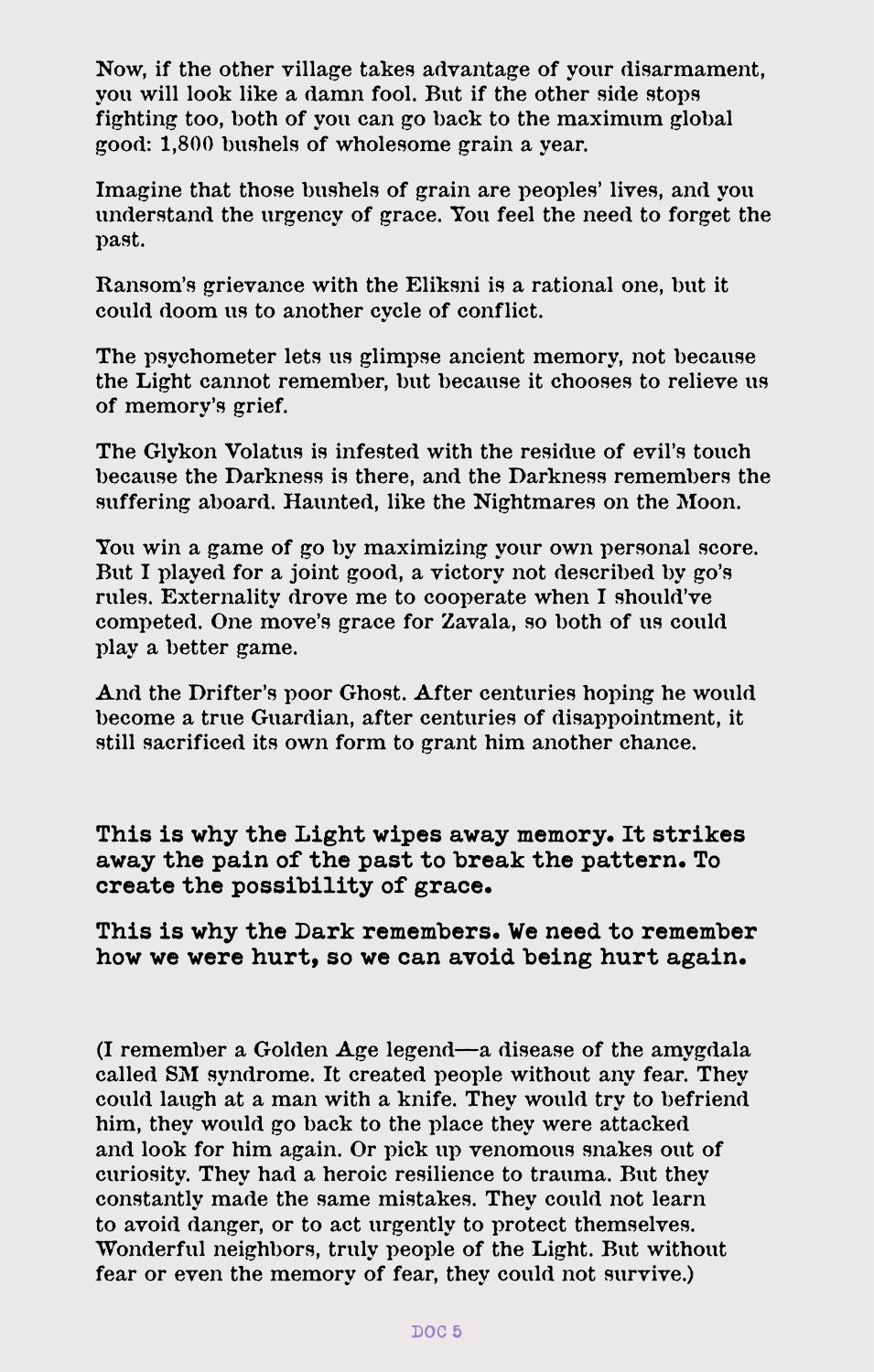**This is the message I need! Not some sophisticated exegesis of paracausal semiotics—this one thought. Grace and memory. The Light offers escape from endless cyclic violence. The Darkness remembers the hurt that was done to us so that we cannot be exploited by those who would hurt us again.**

**We need the Darkness to avoid being preyed upon by those who see Light as an opportunity to feed.** 

**But we need the Light too. The Light is the hope of grace through the grace of hope. The possibility to be more than what reason allows us. Because by acting unreasonably, we escape reasonable limits.**

**This is how we reconcile Light and Dark. This is the message we must teach.**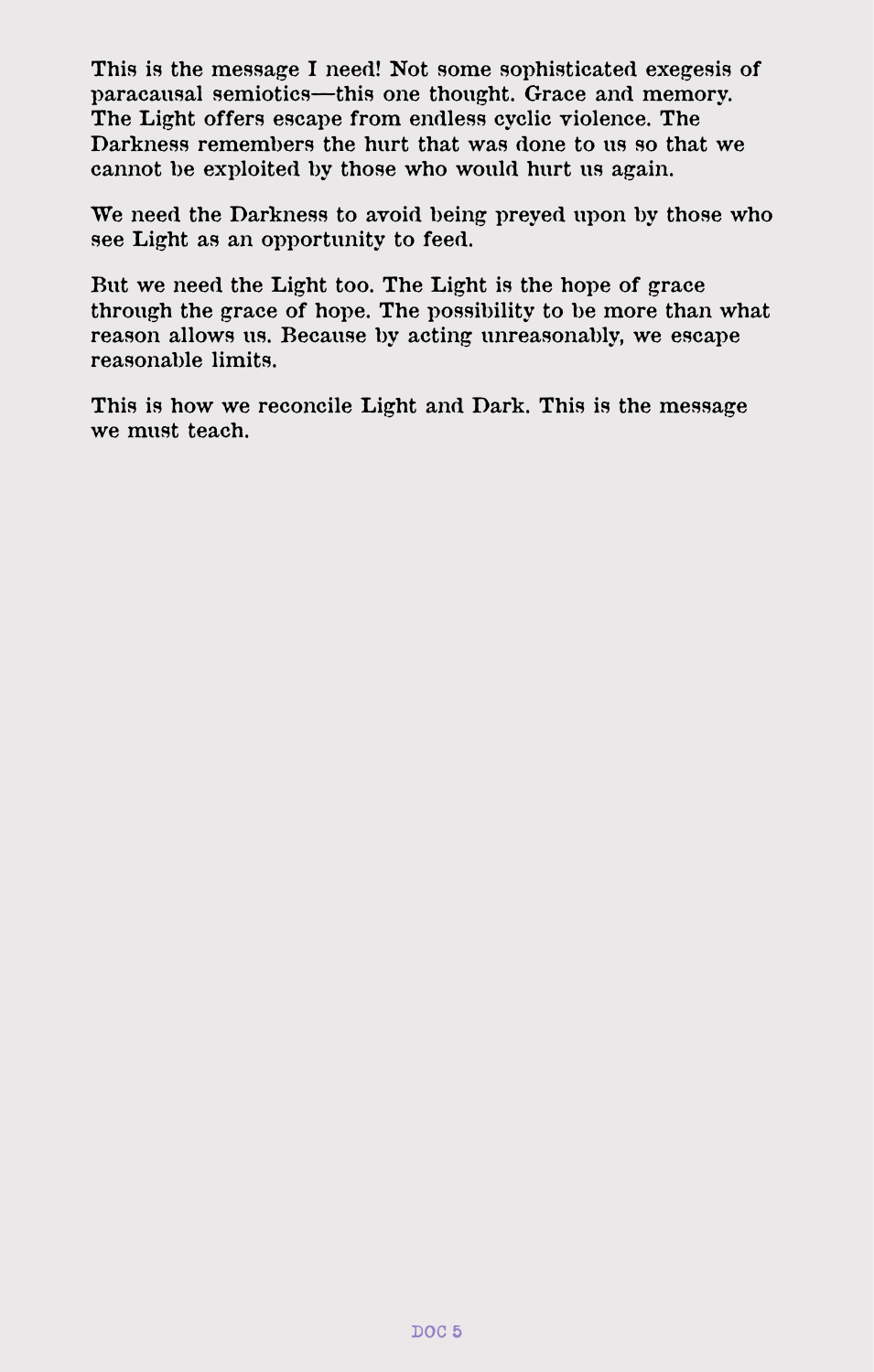**//** 

*Dear Sen-Aret,*

*There is no such thing as a "low-power Guardian." There may be armor you can't actuate or weapons mechanisms you can't understand. There may be techniques you have yet to master and missions you dare not attempt. But the possibility of your Light is unlimited. I mean this very seriously. A novice go player has the exact same power to place stones as a 9-dan master. The only difference between them lies in their knowledge and ability to choose. This is my firmly held and personal truth: the only difference in "power" between you and me lies in what we have learned and practiced*

*Not many Guardians are brave enough to ask such questions. Maybe your age has done well by you. Your society might have been too small for leaders to rule you from far-off palaces. Maybe you were resurrected without any fear of bringing your concerns before your tribe. (I often wonder how many of the attitudes of our past lives we bring into our rebirth. But investigating this would fall into the taboo against pursuing past lives. And no Guardian would want to be told they retained ancient prejudices, even if the structures of power that once gave those prejudices their venom are long gone.)*

*This brings me to your treatment at the hands of other Guardians. Their curiosity about the enemy*  is natural, and we cannot suppress the enemy's arguments without perversely amplifying them. Even *I have begun to believe that our enemy may not be the Darkness itself, but a power or principality that commands and rules in Darkness.* 

*But you are right. Guardians do mistake the Traveler's silence for weakness. They do see the constant necessity of violence, and the rewards they reap through that violence, as a reason to disdain peace and virtue as dull. Guardians want action and meaning and loot. All Guardians have experienced devotion, sacrifice, and death: this separates us from the rest of humankind. But sometimes, we let this separation divide us from the ordinary good of ordinary people.*

*We forget what it means to live a peaceful life surrounded by the friends we choose. Because we can endure death and violence, we forget how horrible and final violence can be. The nature of your death, Sen-Aret, means you cannot forget that. You know that you were killed by other people, not by a great darkness from the stars.*

*The question of how to live well in a universe of indifference, cruelty, and deprivation is the ONLY question. The Light does not offer us an afterlife or an otherworldly paradise. It does not give us throne worlds or pocket universes. The Light tells us that paradise is something we have to make here.*

*The Darkness cautions us against mercy to our enemies. Are we fools for trying to be good, when our very survival is at stake? Maybe. But the fact that our morals sometimes make it more difficult to survive is proof they are truly good! There is not much commendable about doing a right thing when it is also the tactically correct thing. When the good thing is also the hard thing: that is when the righteous are separated from the lost.*

*Sen-Aret, let me tell you something I have told no one else. I know that in the end, the Darkness can*  win. Do you understand what I mean? By its very nature, the Darkness is the judge of what will *exist and what will pass away. In the end, there may be only Darkness because all that exists will remain only by its consent.*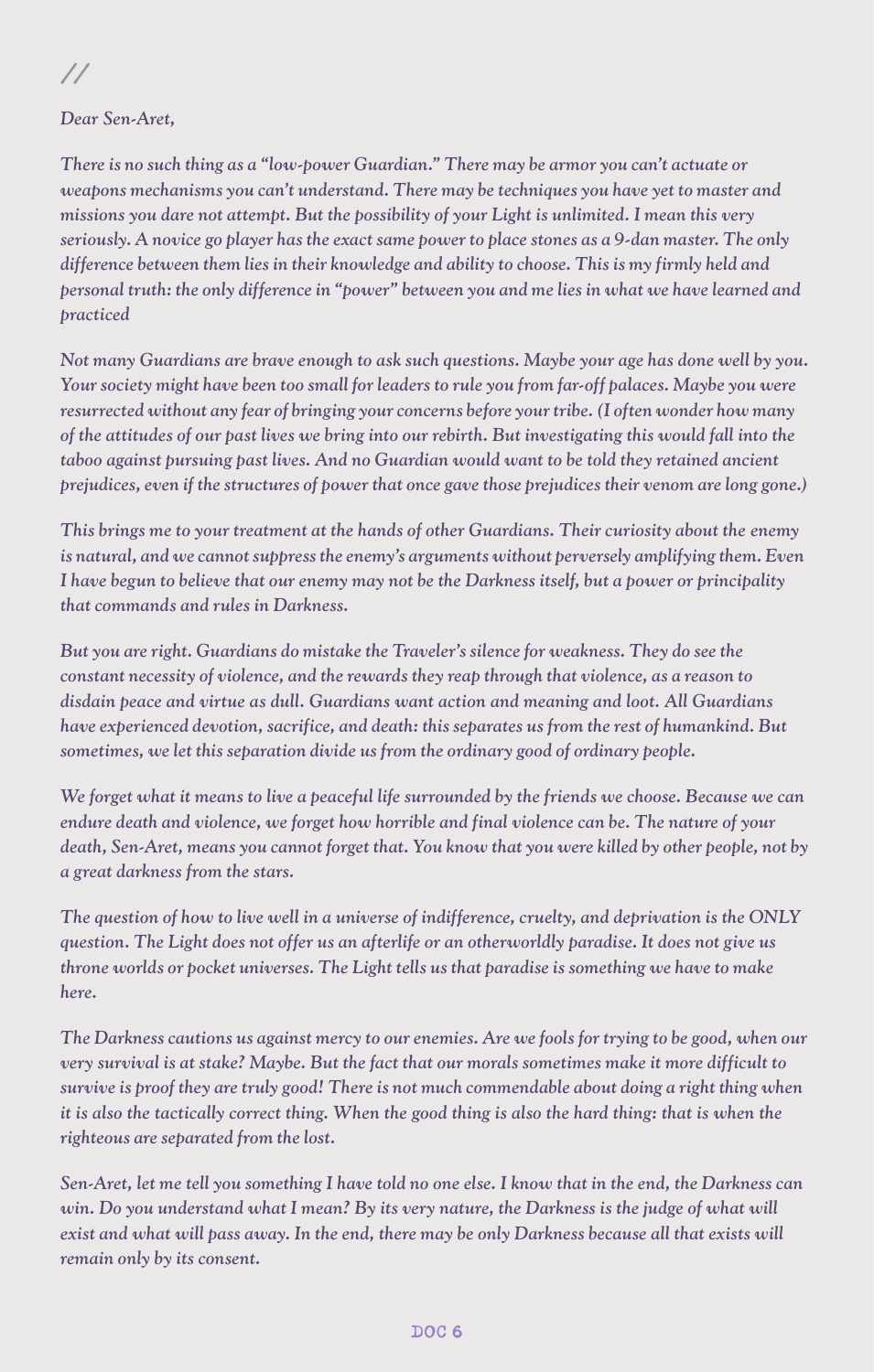*But the Light grants us freedom from existence alone as the measurement of our worth. Oh, evolution has made us afraid of nonexistence, certainly; and it is good to fear and to avoid nonexistence because without existence, we cannot experience joy. The idea that death is an escape from suffering is a trap. Death is not an escape from anything. It is a wall, a cessation, meaningless. I do not ask anyone to embrace death. There is no possibility in death; life is our only chance to live.*

*Darkness helps us avoid death. It helps us to go on existing. It is necessary. We must remember what hurt us so that we will not be hurt again.*

*But Darkness alone points to an eternal existence of mere survival–to a universe where the only judge of a good existence is the ability to go on existing. It is the grace of the Light that grants us the dignity to choose a finite life of compassion and common good over an eternity of competitive subsistence.*

*The Darkness, or the being that speaks for it, claims that the extermination of all those who choose the Light is inevitable; that the universe will be inherited by morally impoverished advantage-seekers like the Vex and Hive. Logically, I cannot see an escape–so long as I accept the Darkness's logic.*

*But this is exactly why we fight, Sen-Aret. Not to preserve our own lives, but to preserve the possibility that we represent. When all choices are measured by their fitness pay off–by what they do to benefit the continued existence of the chooser–the Darkness has won completely.*

*The most important thing we can do, the most formidable blow we can strike against our true enemy, is to offer irrational grace: to choose unreasonable hope and unreasoning compassion even if it goes against calculated advantage.*

*It is only by disregarding the logic of mere survival that we can create a possibility of existence outside that logic.*

*So. If they do not offer you a spot at the campfire. If they call you naïve. If they dislike your complaints about the casual violence of the casually violent. If they quote from the Unveiling texts, tell you how the Gardener lost because it always stopped to offer peace, and the Winnower always struck–then ask who they would rather sit by at the fire: Gardener or Winnower.*

*Then ask them if they would like to live in a universe where no one ever sits beside anyone else at the fire.*

*Never forget that even in the miserable logic of the prisoner's dilemma, it is the cooperators who create the best world. Two cooperators will score higher, together, than two defectors ever could. A world of cooperators would defeat a world of defectors if the defectors could only be kept away from the cooperators' bounty.*

*Never forget that what we achieve together, what we accomplish by leavening Darkness with Light and Light with Darkness, tempering grace with memory and memory with grace, is quite literally more than the Darkness alone can imagine. The Hive may have extinguished entire galaxies of allied life, but before the Hive came, those ecumenes accomplished titanic works. What do the Hive have to show for all their conquest? Miserable warrens and rotting moons. Even their libraries are just catalogs of death. Even their queens want a way out.*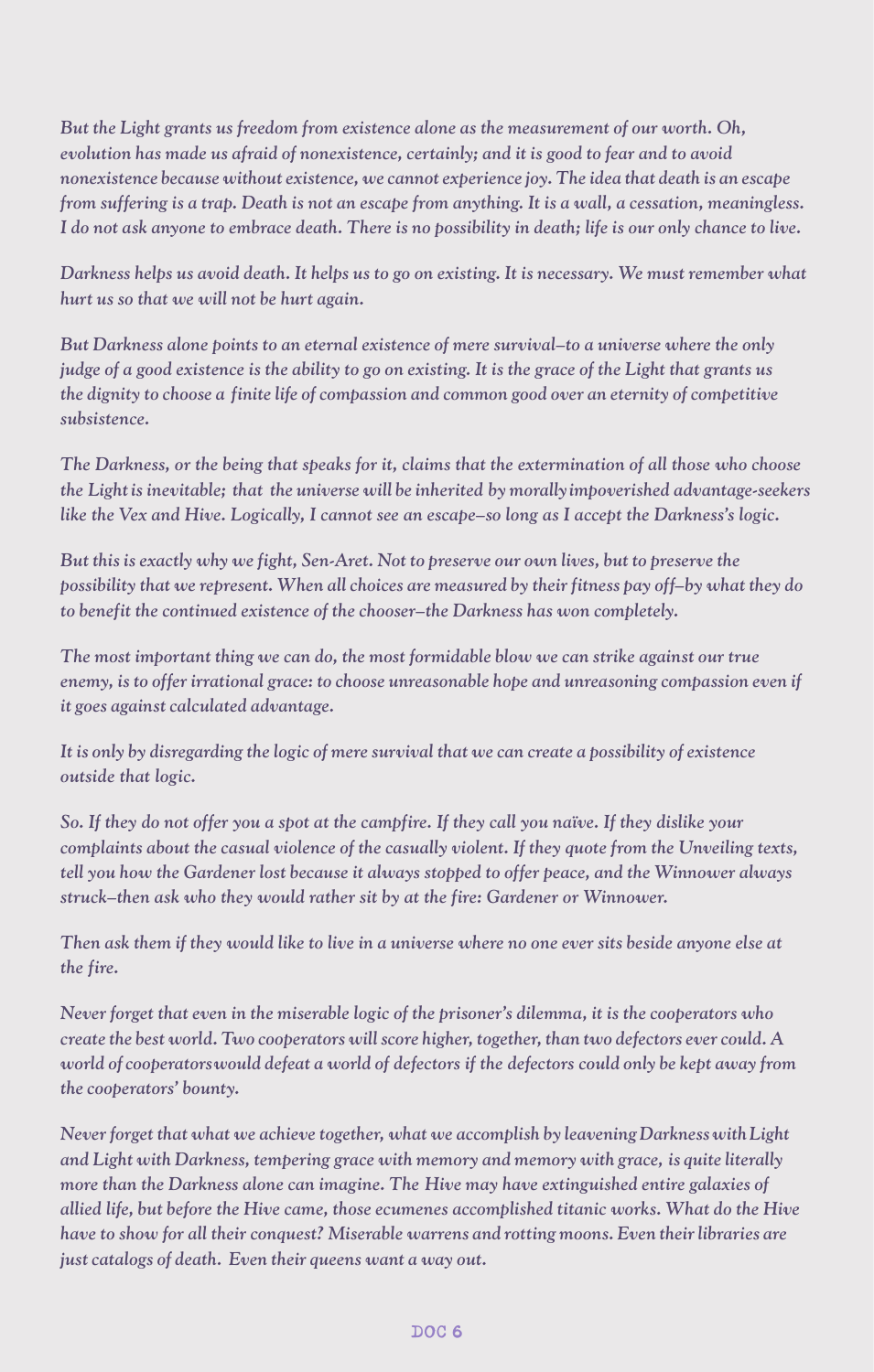*Never give up hope. If it is possible to live well, then it is worthwhile to try. If it is possible to exist*  by the rules of the Light, then the Darkness is forever defeated. It cannot dominate all things for all *time.*

*Above all else, when you are in the deepest pits of despair, I offer you this: I believe that there is no reason the Traveler chose to make its stand here at Earth, instead of at Riis or any world before. I do not believe in any special quality it detected in humanity. Nor in any great tactical advantage the Traveler gained by vouchsafing its power to us. It did not release its Ghosts as a move in a scheme of incomprehensible complexity, or because we fit the criteria of an ancient plan. It did not compute the set of contingencies which could permit its own survival, a one-in-a-trillion pathway through a thicket of certain death.*

*I believe the Traveler simply could not bear to abandon one more infant possibility.*

*So it chose an act of unreasonable grace.*

*Clarity in action,*

Ikora Rey

**//**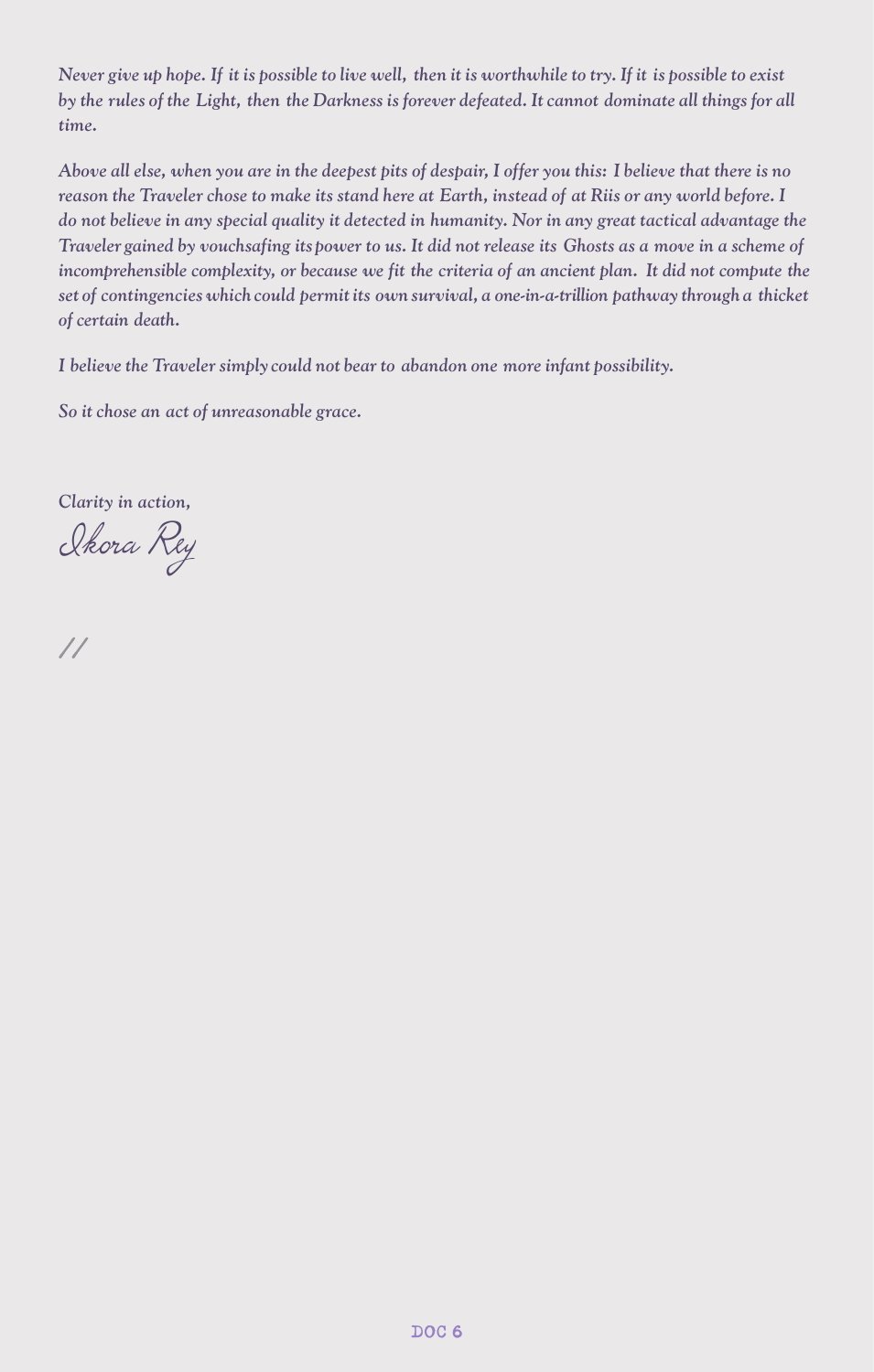# **SUBJ: PERSONAL REPLY (2)**

**Thank you for writing back. Determination is a good word for it.**

**You have a lot on your mind, and I like to hear it. I won't tell you what to do, but I will tell you, honestly, that you can't stop them from using Stasis. It's here to stay. People want change; they want possibility. They'll pick up what they can use.**

**Which leads me to my next big fraught question.**

**You once told me that you consider VIP #2014 to be a real friend. Someone you trust implicitly. But #2014 was forced to use Stasis during the events on Europa. I know #2014 is just one of a number of powerful Guardians from the Cosmodrome cohort, but there's no question they're an influence on their peers. I hear gossip that #2014's Ghost is overwhelmed sometimes by the need to support a Guardian who's taken such huge risks. He tends to minimize his own needs, rather than push back. He's barely even confided in other Ghosts about his own repeated possession by the intruders. Silence about such an invasive trauma? While he's working with a Guardian who is constantly forced into close contact with the traumatizer? That worries me.**

**How does that feel? Having a trusted friend set the precedent for Guardians using the Darkness to save the day?**

**And I know exactly what we are. We're best frenemies with a history of intense mutual hurt and messy reconciliation, leaving a deep tenderness as well as an almost impenetrable knot of scars. What could be simpler?**

**With love,**

**Chalco**

### **MESSAGE ENDS**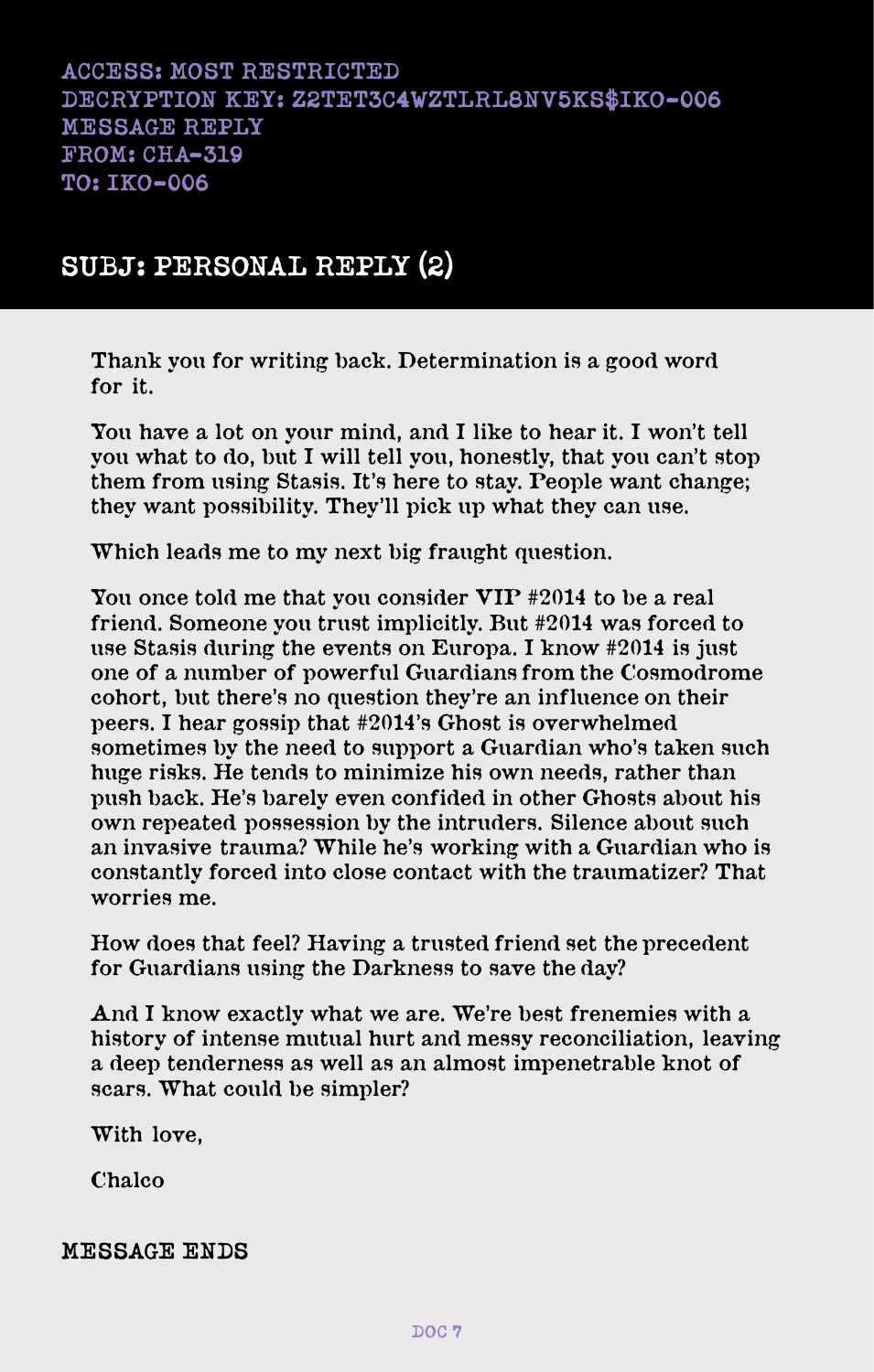**//**

**MESSAGE REPLY FROM: IKO-006 TO: CHA-319**

**One stone can change the whole landscape of the board.**

**Of course, I worry which side played that stone. But Guardians make their own fate.**

**MESSAGE ENDS**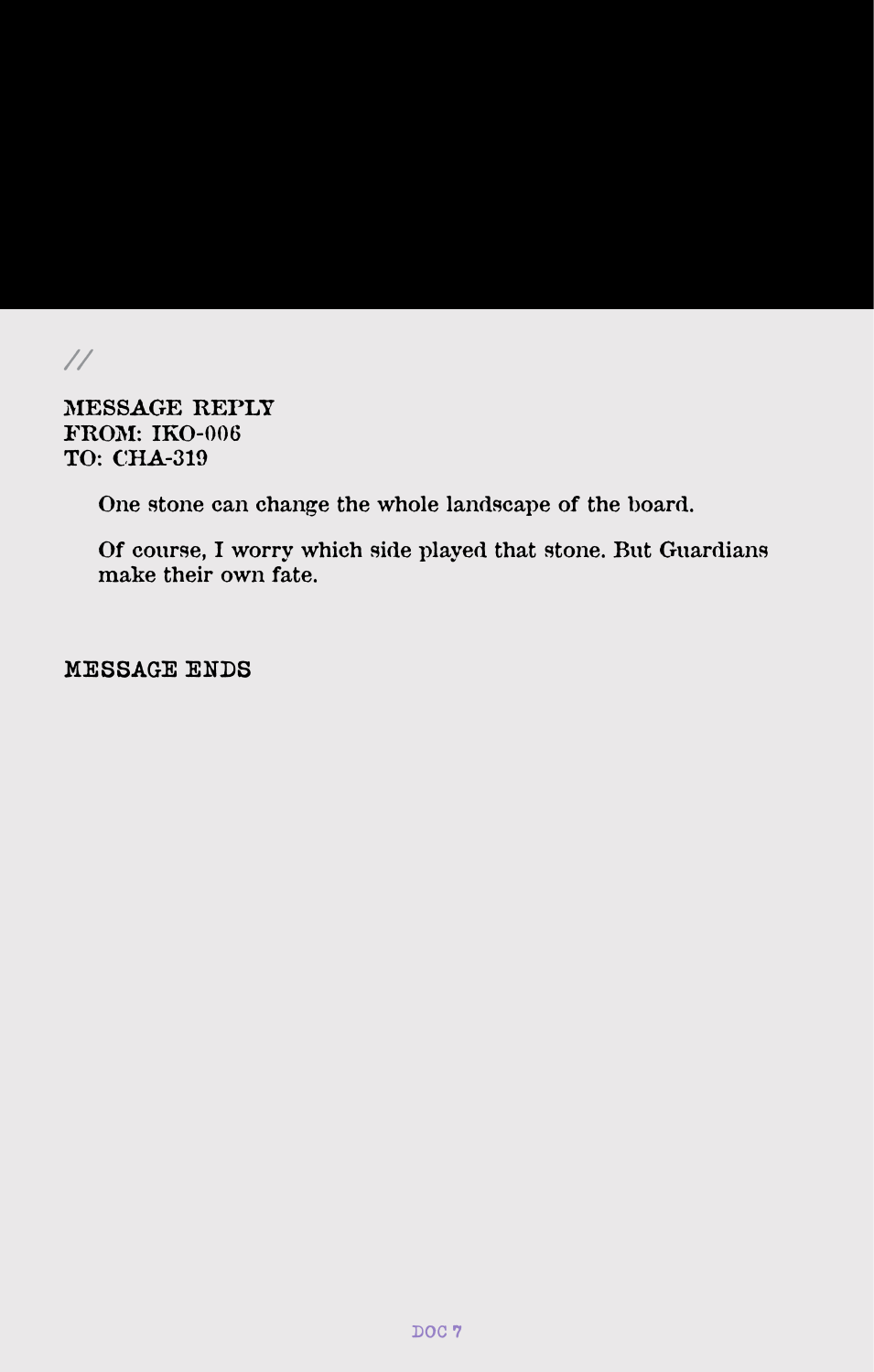### **CONSFACDORB JALAAL** >> **VANCINCLOCK IKORA REY**

**All right, I give up. We may have quit the Tower, but I still need your help.**

**For three years, we've had our best analysts working on the documents slipped to a Guardian via the queen's court—the socalled "Truth to Power" manuscripts. All we've got to show for it are burnt fingers and bad arguments.**

**I appeal to the Hidden for help.**

**Here's what I believe we can know with confidence:**

**The author of all these documents is Savathûn.** 

The documents are an extension of Savathûn's strategy **in the Dreaming City. They are cyclic, deceptive, and fond of the "you did exactly as I planned" mantra.**

There is no encrypted content. Any solvable encryption **scheme would be discovered by the mass scrutiny of Ghosts. Therefore, encrypted information is little different from plaintext, so there is no purpose to adding solvably encrypted information. Any unsolvable encryption scheme would remain unsolved and is thus equally purposeless. Therefore, the true message of the documents can be obtained simply by reading the text.**

The true message concerns (a) the importance of **singularities in Savathûn's personal cosmology and/or (b) instructions on how to mantle Savathûn.**

**We've had ships sweeping the edge of the system for orbiting singularities. But we don't know the mass of the Distributary, or Exodus Green's outward vector at the time the Distributary formed. We don't even know if the Distributary singularity inherited the Exodus Green's vector—leaving it on an escape trajectory into interstellar space—or if it emerged at rest with respect to the Sun—meaning, it would fall directly towards the Sun and pass through it, over and over. Add the gravitational influence of the planets, and it could be anywhere by now. We're looking for a microscopic point in a volume larger than the solar system. We thought about using fleets of sensor mites to search for a gravitational influence— but then we realized the Nine are in competition with us to find the singularity, and they would certainly use their phantom mass to interfere.**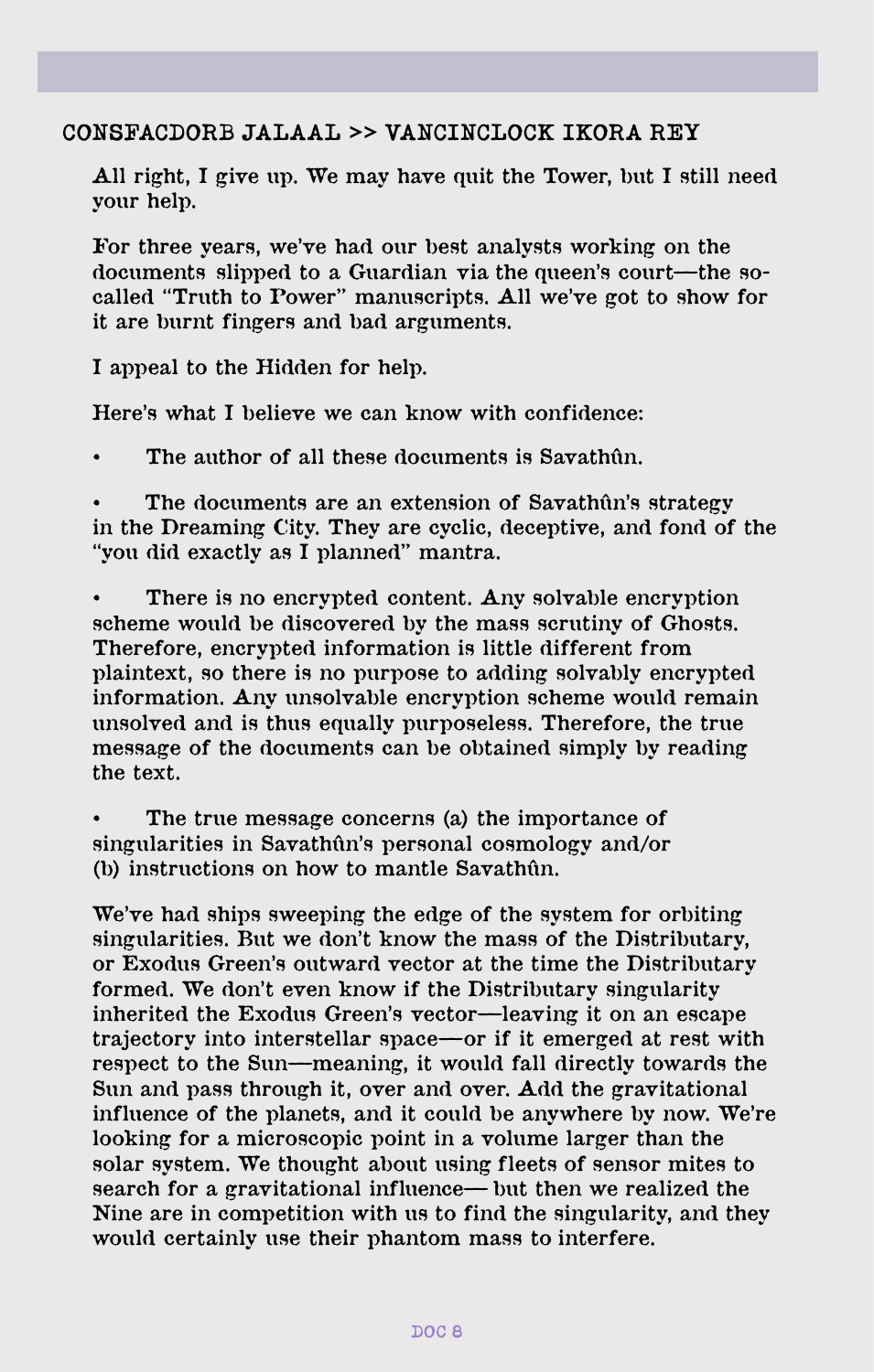**Unless it's been in front of us all along. Right in the sky of the Dreaming City. Could they have found some way to harness the singularity? To park it where they can guard it…? If so, we must obtain this capability.**

**Have you found anything we missed?**

### **REY** >> **JALAAL**

**This isn't a Basho haiku. Purposefully making a suboptimal move in order to make a game more "interesting" is a misunderstanding of the nature of a game. There is no reward for beautiful play in the rules of the game**

#### **JALAAL** >> **REY**

**The Truth to Power documents are Dûl Incaru's plea for her mother's love. She wrote a biography of her mother, an attempt at understanding, in the hopes that Savathûn would also understand her. Imagine how lonely it would be to live in the High Coven, where everything, all communication, is deception. Imagine if your mother had never once told you the truth about anything.**

### **REY** >> **JALAAL**

**This is sarcasm. I'm asking you in good faith for your help.**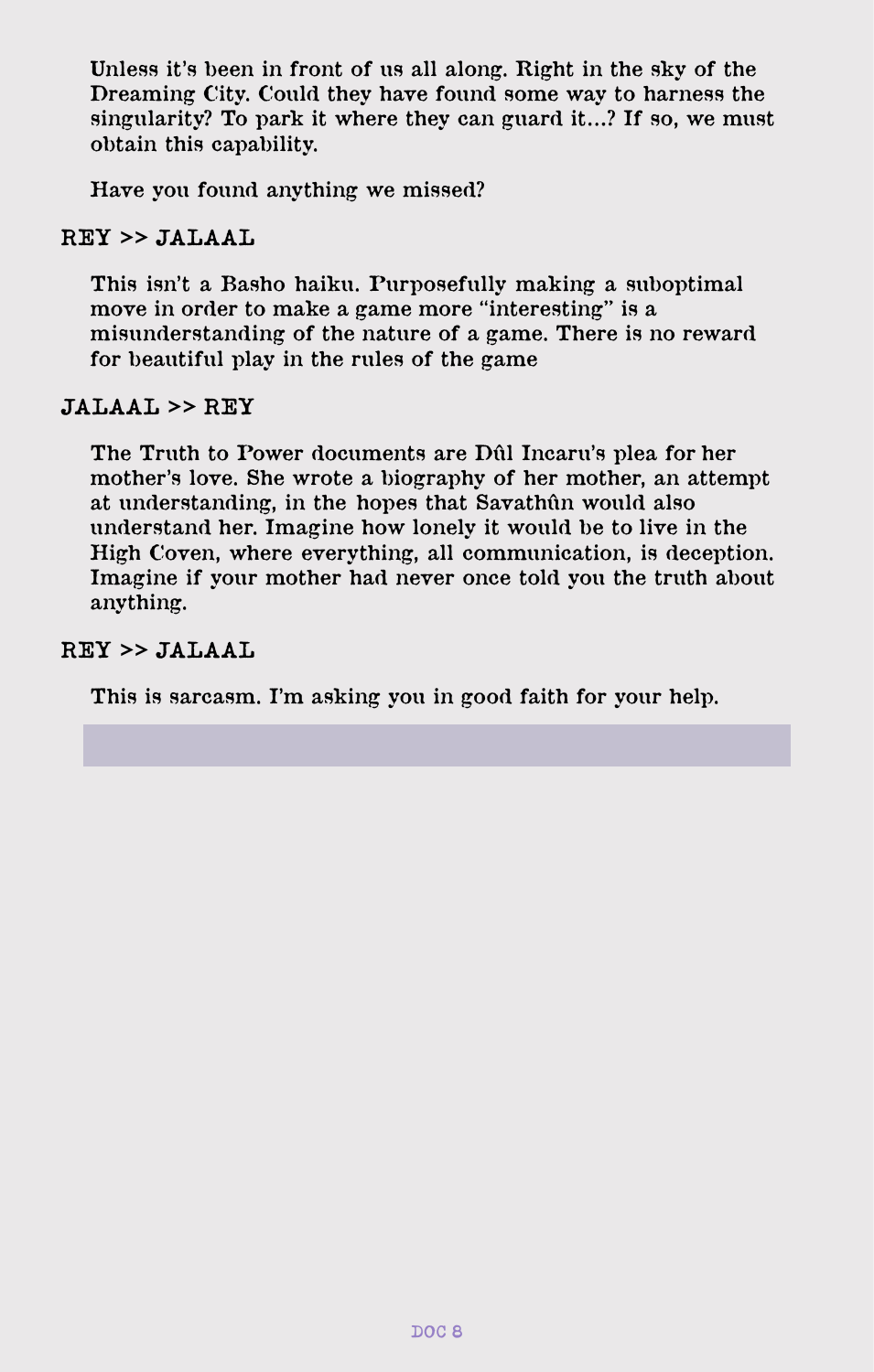### **CONSFACDORB JALAAL** >> **VANCINCLOCK IKORA REY**

#### **REY** >> **JALAAL**

**And I'm trying in good faith to lead you to the truth. The Truth to Power manuscripts are pluripotent. There are many ways to read them.**

#### **JALAAL** >> **REY**

**That sounds like an excuse for a failure to discover the true meaning.**

#### **REY** >> **JALAAL**

**You have it all backwards. You're trying to shuffle the puzzle pieces around until you get an image. You need to know the image before you can arrange the pieces.** 

**Think about logic. Here, we define logic as "the governing principle by which a power defines its own existence." For example, the Hive practice sword logic.**

**What is the governing logic of Truth to Power?**

#### **JALAAL** >> **REY**

**Being nonsense? Being convoluted? Being misunderstood?**

### **REY** >> **JALAAL**

**Very well, then. Study Truth to Power with an eye for how it means to be misunderstood.**

### **JALAAL** >> **REY**

**Oh, ascended master, tell me, how are we to obtain actionable intelligence from the way the documents are meant to be misunderstood?**

#### **REY** >> **JALAAL**

**Your centuries of defeatism have left you with a bad case of learned helplessness.**

**The documents are full of possible misunderstandings. One misunderstanding is that they are pointless, just complexity for the sake of confusion. The threads about imbaru and powerfrom-confusion point this way. This is the stance that most**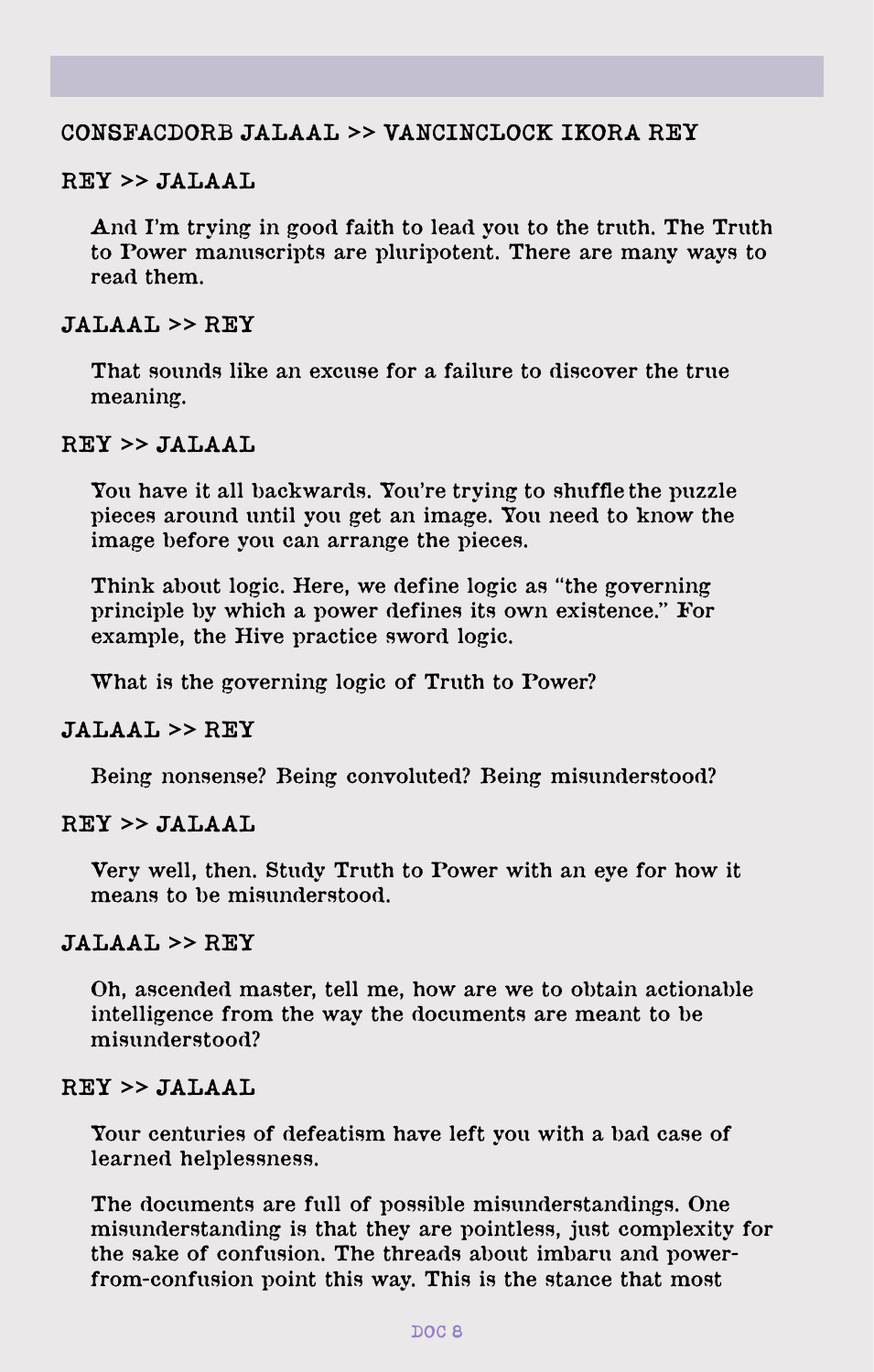**amateur Guardian analysts seem to have settled on: it's all a lot of nothing, and there's nothing to understand in it.**

**This is plainly foolish. The text is full of useful intelligence, including an excellent explanation of the Anthem Anatheme and an apparently accurate description of how Riven preyed on Guardians to create the curse.**

**Another easy misunderstanding is that these pages are concerned with a "real humdinger of a scheme," a manipulation of Hive tribute that requires Savathûn's entry into the Distributary. This could be true; the scheme could very well exist. But if so, why would Savathûn advise us of such a scheme?**

**Another easy misunderstanding is that these are love letters.**

**Think before you laugh! The letters carefully establish a sense of shared physicality. The Eris voice asks you to center yourself in your breath and your body; it asks you to imagine her as a judoka, a swimmer, a football player. This is subtle work, Arach! It is the work of an alien that has taken on many forms and learned how to win trust in all of them.**

**The letters plead with us for compassion. Not-Eris describes herself as shy, pitiful, forlorn, afraid to share her true feelings for us. Not-Medusa pleads for help as she disintegrates. At the center, we find the clearest profession of love: "Thank you, sweet friend. You are a gift and a delight. You are more dear than my mother, for you have given birth to me a thousand times."**

**Superficially, this is a reference to the concept of imbaru. Savathûn's plan to predicate her existence upon the misunderstanding of others. We "give birth" to her by feeding her power.**

**But she also says, "Here at the center, I lie to you the truth. You have everything you need to know it, but I will give you a clue, as the duelist gives warning before she draws. The answer you seek to the Dreaming City is simple, not complex."**

**So let's not misunderstand this statement about giving birth to her.**

**Let's take this at face value.**

**We have given birth to Savathûn. She genuinely loves us for it.**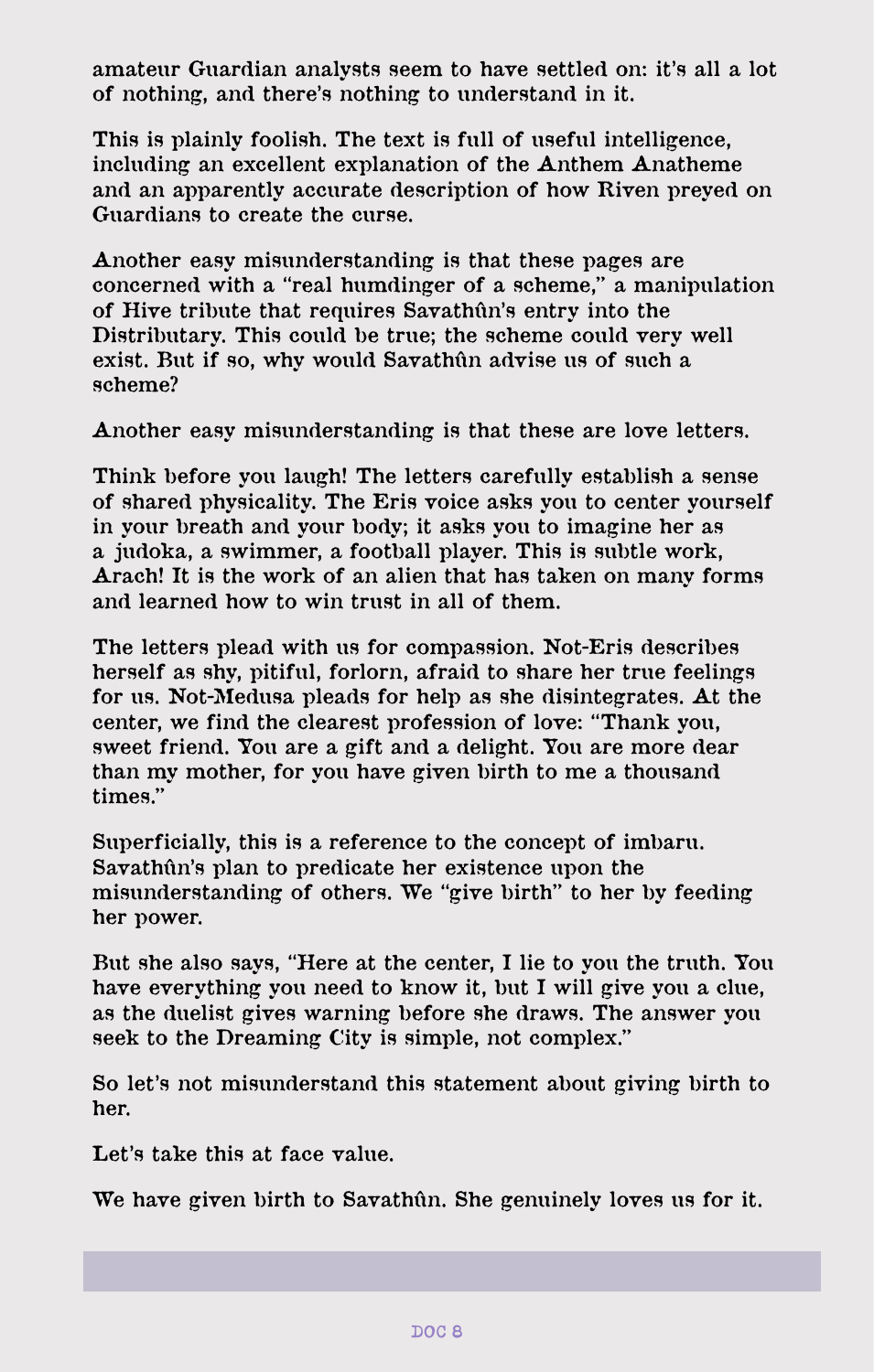### **CONSFACDORB JALAAL** >> **VANCINCLOCK IKORA REY**

#### **JALAAL** >> **REY**

**Are you implying that we created Savathûn by imagining her? That her presence in the Books of Sorrow, and all the things she's done throughout more than a billion years of time, were caused by us reading the Truth to Power manuscript?**

**If this is what the Light does to a mind, I'm glad I was never chosen.**

### **REY** >> **JALAAL**

**No, I don't think that's the right answer. Her spawning on Fundament was only one of her births. She says it herself. "You have given birth to me a thousand times."**

**Look at Truth to Power simply. What are the topics it centers upon?**

**Black holes. Vex simulations. Ahamkara. Manipulations of Hive tribute. So our answer must involve all four of those.**

**Ahamkara willingly seek destruction in order to be taken as trinkets by Guardians. You must know this. You've tried to exploit those trinkets as thoroughly as the other factions. But do you understand the metaphysics behind their desire?**

**I do. I once wished to know more about Ahamkara. Wish granted.**

**Ahamkara believe that by transforming themselves, by metamorphosing from monsters into treasures, they become more real. More important ontologically. It is the gap between reality as is and reality as desired that they feed on, Arach. And Guardians are the richest, finest source of reality as desired that they have ever met.**

**What have Ahamkara artifacts ever done but instill delusions of grandeur? A solipsistic madness: "I am more real than what surrounds me"?**

**Why is this?**

**The skulls of dire Ahamkara speak to me. They know I want to know the truth, and so they whisper to me of a path they climb. They call it the Anathematic Arc.**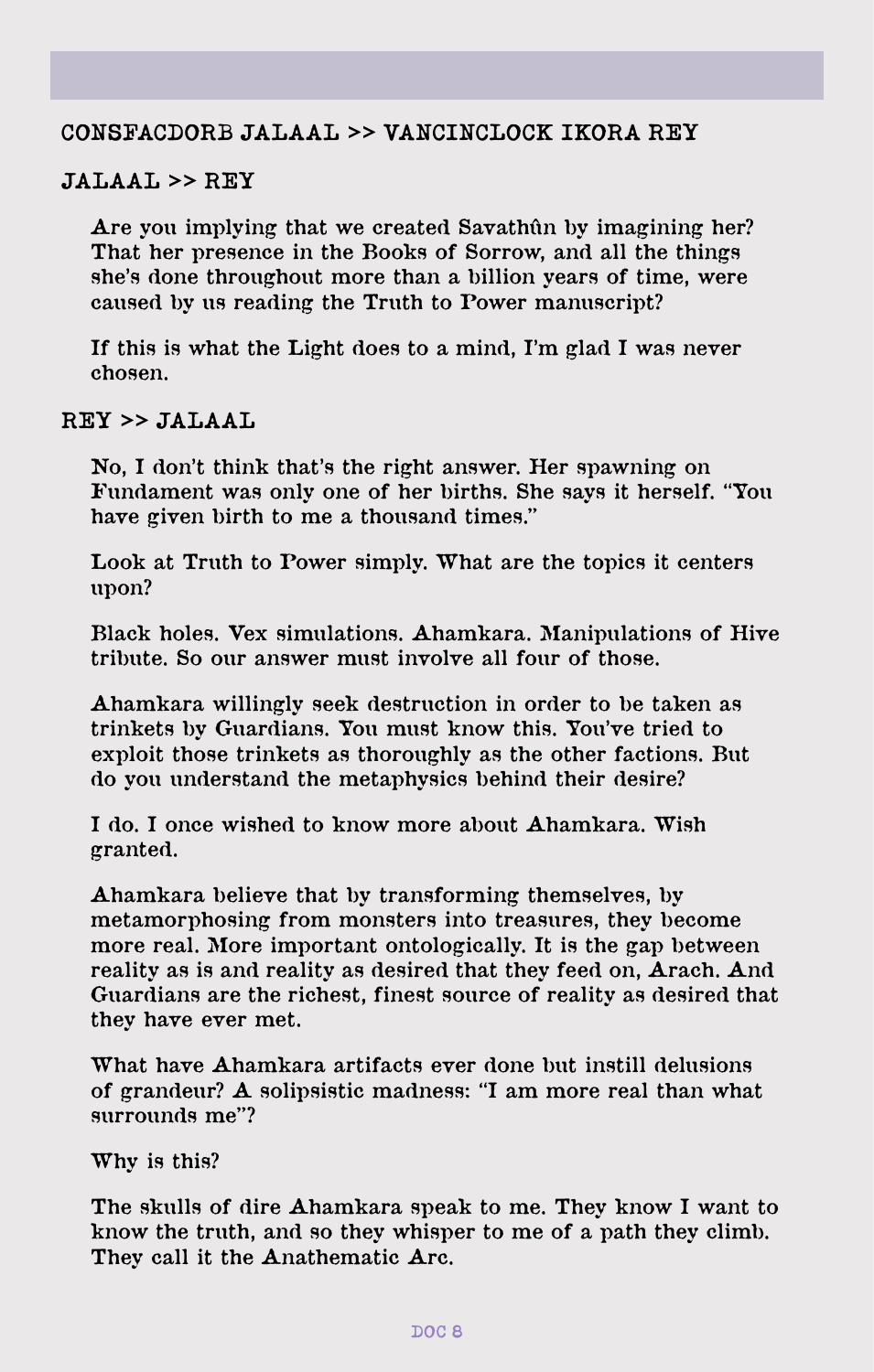**They are going somewhere. Somewhere they consider more real. Guardians are part of how they get there.**

**What if Savathûn wants to go there too?**

## **JALAAL** >> **REY**

**...if you say there is somewhere more real than here, you are implying that we are not real.**

**This is the simulation argument. That we are ghosts in some other world's machine. Then there are no real stakes in our war for survival because even if we are extinguished, we were never more than phantoms.**

**I refuse to accept this.**

### **REY** >> **JALAAL**

**Oh, don't be so timid! An Arach of Dead Orbit driven to despair by the thought of other universes, when you should know the lore of Hubble volumes and Tegmark hierarchies by heart!**

**Our existence is real to us, vitally real, because it is ours. It's the only one we have. Even if we are simulations or imaginations, we have an inner life as rich as any "real" living thing, and so, we are equally real! When we die, we are dead, dead, dead.**

**We believe there are many timelines; does that lead us to discount the reality of our own? Do we stop caring about ourselves, Ikora Rey and Arach Jalaal, because in another timeline, we are already dead? Do I punish you because in another timeline, you murdered me? What matters to us… is us.**

**But it is possible for realities to be concatenated. The Awoken Distributary is an infinite universe, but it exists within our universe.**

**The Truth to Power documents constantly return to the question of black hole singularities, to their value as computers and as secret keepers. We are told our true purpose as Guardians is to hurl all we value into a black hole. We are told that Savathûn wants to enter the Distributary and slaughter those within to gain power.**

**The Pathria-Good black hole cosmogenesis principle of Golden Age physics confirms that the interior of a black hole is a new universe: all black holes produce their own interior cosmos. All cosmos, including our own, are probably the interior of a black hole in a parent universe.**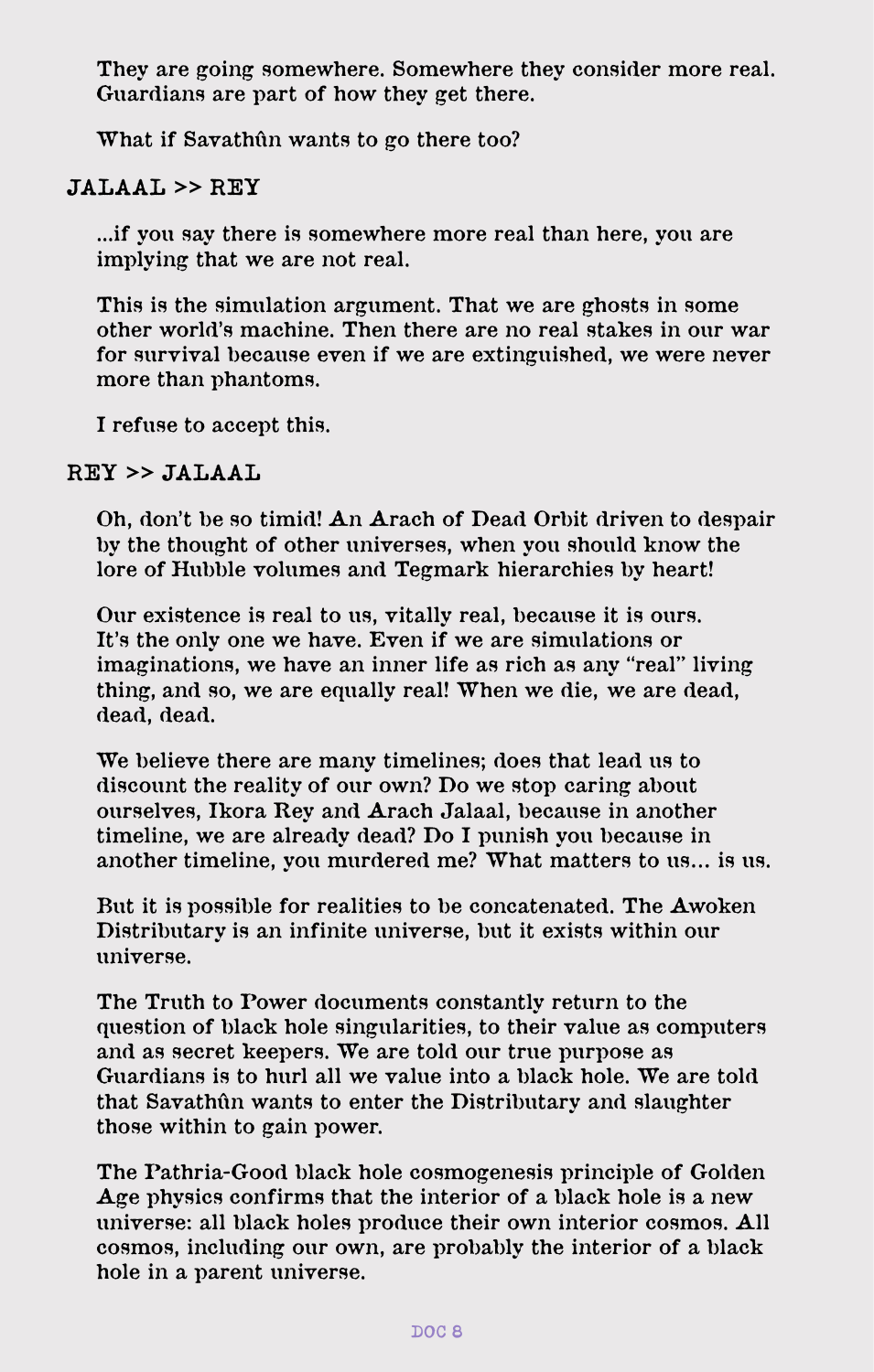**The Truth to Power documents want it understood that Savathûn wishes to enter the Distributary in order to gain power in our parent universe.**

**The suggestion here is that it is possible for actions in a concatenated universe to grant power in the parent universe.** 

### **JALAAL** >> **REY**

**What does this have to do with love letters to the Human form? With confusion for the sake of confusion? You make no sense.**

### **REY** >> **JALAAL**

**Savathûn pretends to have a soft Human body. She apologizes and empathizes. She asks for pity, she regrets emotional vulnerability, she is even funny. She makes a game for us to play.** 

**These are attempts to enter the mind of a Human reader.**

**Wherever she wants to go, it is a place with Human minds. She needs to enter those minds to reach her destination.**

### **JALAAL** >> **REY**

**Are you actually suggesting we are concatenated within the mind of a reader?**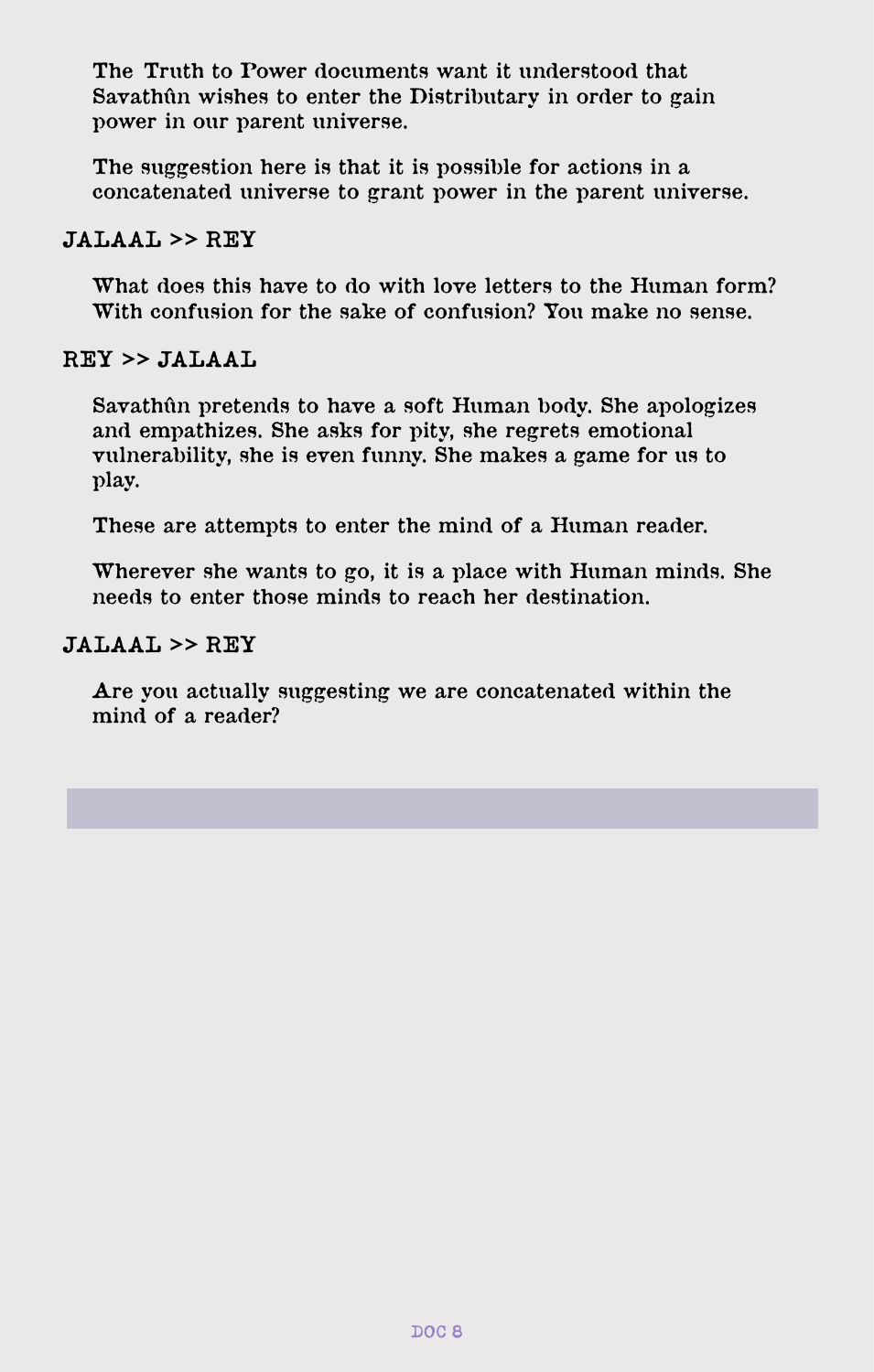### **CONSFACDORB JALAAL** >> **VANCINCLOCK IKORA REY**

#### **REY** >> **JALAAL**

**Wouldn't that be something? No. The answer here is simple, not complex, certainly not a twist from early postmodern writing.**

**We surmise that what Savathûn wants in the Dreaming City must have to do with Ahamkara, Vex simulations, black holes, her daughter Dûl Incaru, and the manipulation of Hive tribute.**

**How can we relate these?**

**At first, we believed Savathûn wanted to use Ahamkara wishes to protect her daughter Dûl Incaru, while Dûl Incaru tried to find a way for Savathûn to enter the Distributary black hole in order to manipulate Hive tribute.**

**What if this is a misunderstanding?**

**Why would the Dreaming City tell Savathûn how to enter the Distributary? The Awoken have never tried to return to their birthplace. They believe their exodus was irreversible.**

**But what have the Awoken done instead?**

**Passed from the Distributary and into our world.**

**That knowledge IS in the Dreaming City. In the records of the Awoken Hulls that carried Mara's people on their exodus.**

**What Savathûn wants in the Dreaming City is exactly that. Not the way into a child universe, but a way out into a parent. A parent where there are Human minds waiting to receive her, formless as imbaru, as the mist.**

#### **JALAAL** >> **REY**

**How is anyone supposed to arrive at this by studying the Truth to Power text?**

### **REY** >> **JALAAL**

**Very easily. This is why I believe I'm right. This is the analogy our Guardian analysts failed to grasp. Look at the structure of the text.**

**At first, Eris is real. Then we learn Eris's voice is a deception by Medusa. Then we learn Medusa is nested inside Quria. Then**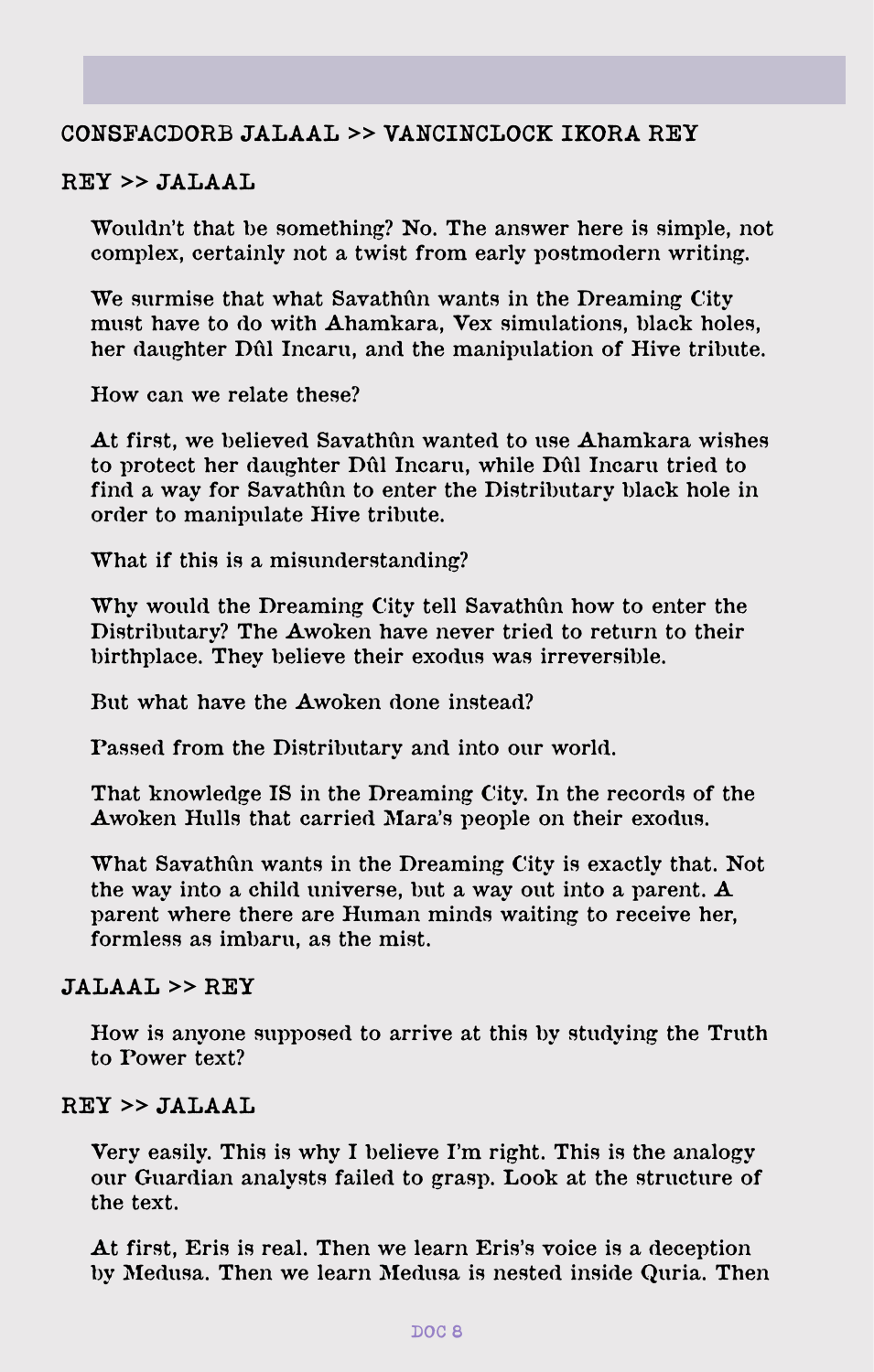**we learn Quria is a fiction of Dûl Incaru. And at the center, Savathûn reveals herself to be the parent of it all.**

**We are headed inward, as if moving from parent to child universe.**

**Then we proceed in reverse. Savathûn is revealed to be a fiction of Dûl Incaru. Dûl Incaru a simulation by Quria, and so on.**

**So in the end, Truth to Power moves outwards.**

**Just as Savathûn plans to move. In from our universe and out to the Distributary—**

**Or out from our universe to its parent.**

### **JALAAL** >> **REY**

**Oh. I see. I see! A literary structure like that is called a chiasmus, and chiasmus means "crossing point"! Like a wormhole or a portal! It was hidden in plain sight.**

**But then we must act urgently to stop this! Savathûn cannot be allowed to depart our universe into some reality superordinate to ours—**

**But now you'll tell me: so what if she does? What can she do to us out there?**

## **REY** >> **JALAAL**

**It's all beside the point anyway. She may have already accomplished what she wanted. Some damn fool Guardian carried out her instructions on a dare. I don't know why she wanted a powerful Guardian to destroy her daughter in the ruins of Mara's throne. But she wanted it to happen. And I'm guessing the effects weren't felt here.**

**I think she got a glimpse into a world above our own. Maybe even a kind of influence.**

**Of course, Savathûn is still with us. She walked among us as Osiris; she tricked us into removing her worm; she hasn't vanished into some higher reality. I do not think she built a wormhole into another universe and walked through it although her intrigues with the Nine have focused on creating singularities from dark matter.**

**She keeps a lot of irons in the fire, our Witch Queen.**

**I think, rather, that she sent instructions on how to mantle**